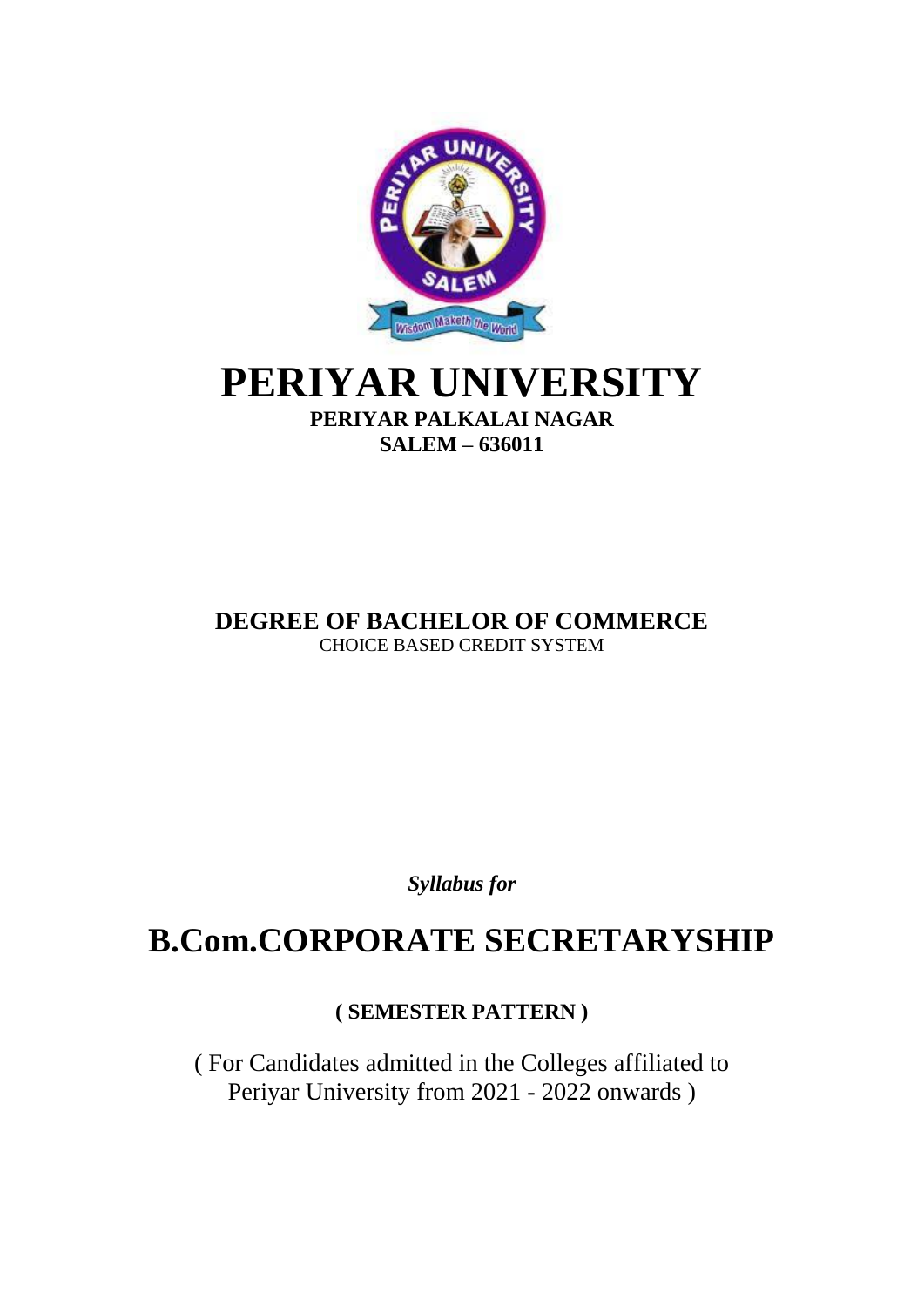## **REGULATIONS**

## **1. ELIGIBILITY**

Candidates seeking admission for B.Com Corporate Secretaryship must have passed  $+2$ examination with any one of the subjects namely Commerce/ Accountancy.

## **2. DURATION OF THE COURSE :**

The course for the degree of Bachelor of Commerce (Corporate Secretaryship) shall consist of three academic years divided into six semesters.

## **3. COURSE OF STUDY :**

The course of study shall comprise instruction in the following subjects according to the syllabus and books prescribed from time to time.

## **4. EXAMINATIONS:**

The Theory examination shall be three hours duration for each paper at the end of each semester. The candidate failing in any subject(s) will be permitted to appear for each failed subjects in the subsequent examination.

## **5. MAXIMUM DURATION OF THE COMPLETION OF THE UG PROGRAMME:**

The Maximum duration for the completion of UG programme shall not exceed twelve semesters.

## **6. COMMENCEMENT OF THIS REGULATION:**

These regulations shall take effect from the academic year 2017-2018 i.e. for students who are to be admitted to the first year of the course during the academic year 2017-2018 and thereafter.

## **7. TRANSITORY PROVISION:**

Candidates who were admitted to the UG course of study before 2017-2018 shall be permitted to appear for the examinations under those regulations for a period of three years i.e. up to and inclusive of the examination of April/May 2022 thereafter they will be permitted to appear for the examination only under the regulations then in force.

#### **8. PASSING MINIMUM:**

The candidate shall be declared to have passed the examination if the candidates secure not less than 40% marks in the internal & external University examination in each theory paper & practical paper.

#### **9. EQUIVALENCE OF DEGREE:**

This B.Com.Corporate Secretaryship degree is equivalent to B.Com. for the purpose of employment in public services. Order issued by Tamil Nadu Higher Education (K2) Department G.O.(Ms) No.65 dated 24.04.2019.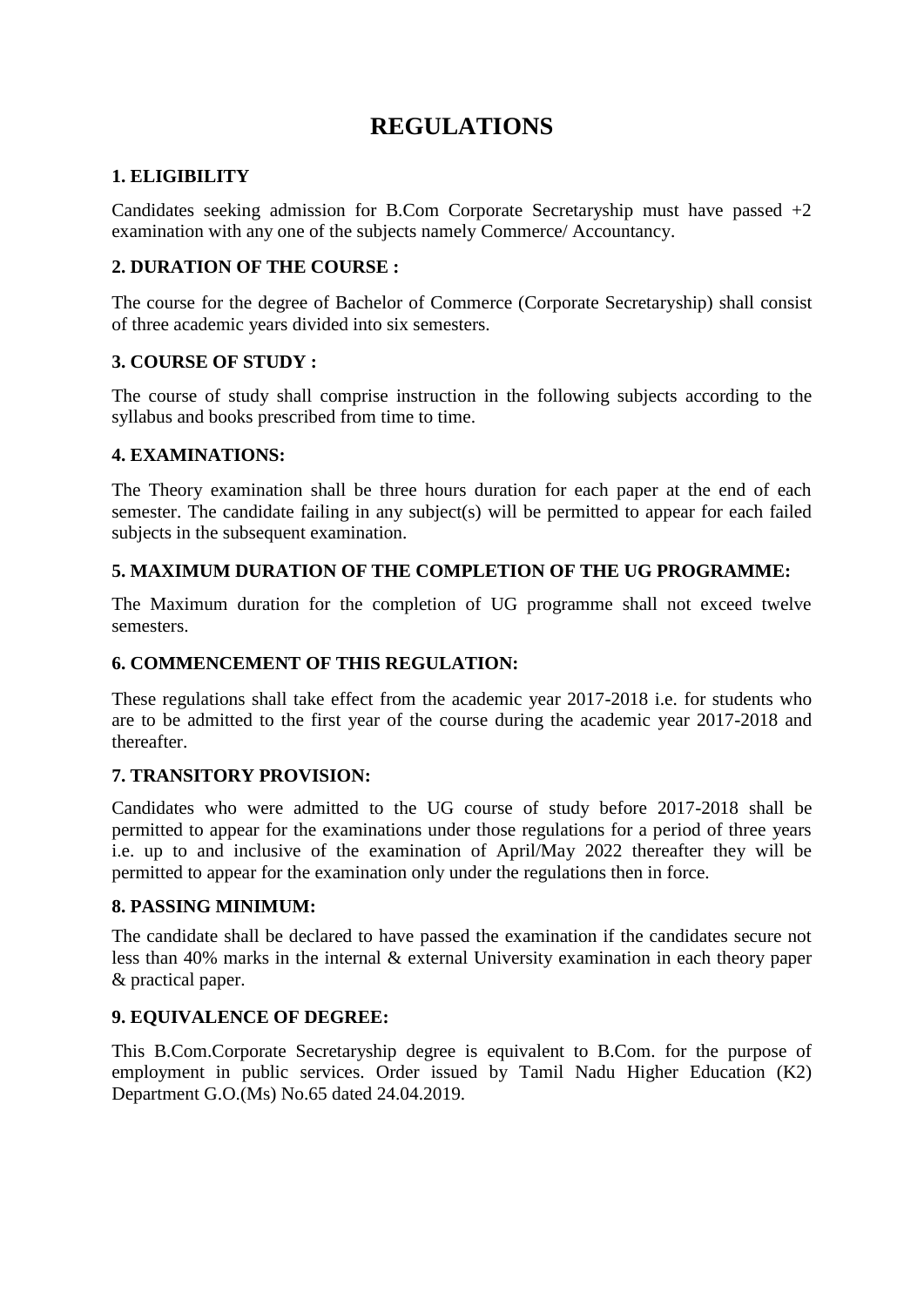## **COURSE OF STUDY AND SCHEME OF EXAMINATION**

| Semester     | Part         | <b>Subject</b>   | <b>Title of the Paper</b>                                     | Institutional Hours/Week | Internal Marks | <b>External Marks</b> | <b>Total Marks</b> | Credits        |
|--------------|--------------|------------------|---------------------------------------------------------------|--------------------------|----------------|-----------------------|--------------------|----------------|
|              | I            | Language         | $Tamil - I$                                                   | 6                        | 25             | 75                    | 100                | 3              |
|              | $\mathbf{I}$ | Language         | Communicative English $-I$                                    | 6                        | 25             | 75                    | 100                | 3              |
|              | III          | $Core-I$         | Financial Accounting $-I$                                     | 5                        | 25             | 75                    | 100                | 5              |
| I            | III          | $Core-II$        | <b>Business Management</b>                                    | 3                        | 25             | 75                    | 100                | 5              |
|              | III          | Allied $-1$      | <b>Managerial Economics</b>                                   | 6                        | 25             | 75                    | 100                | 5              |
|              | IV           | Add on<br>course | Professional English for<br>Commerce & Management - I         | 3                        | 25             | 75                    | 100                | $\overline{4}$ |
|              | IV           | $Part - IV$      | <b>Value Education</b><br>Manavalakalai Yoga                  | $\mathbf{1}$             | 25             | 75                    | 100                | $\overline{2}$ |
|              |              |                  | <b>Total</b>                                                  | 30                       |                |                       |                    | 27             |
|              | I            | Language         | $Tamil - I$                                                   | 6                        | 25             | 75                    | 100                | 3              |
|              | $\mathbf{I}$ | Language         | Communicative English - II                                    | 6                        | 25             | 75                    | 100                | 3              |
|              | $\rm III$    | $Core-III$       | Financial Accounting $-I$                                     | 5                        | 25             | 75                    | 100                | 5              |
| $\mathbf{I}$ | III          | $Electric - I$   | <b>Business Communication and</b><br><b>Office Management</b> | 3                        | 25             | 75                    | 100                | 5              |
|              | III          | $Allied - II$    | Marketing                                                     | 6                        | 25             | 75                    | 100                | 5              |
|              | IV           | $Part - IV$      | Professional English for<br>Commerce & Management - II        | 3                        | 25             | 75                    | 100                | $\overline{4}$ |
|              | IV           | $Part - IV$      | <b>Environmental Studies</b>                                  | $\mathbf{1}$             | 25             | 75                    | 100                | $\overline{2}$ |
|              |              |                  | <b>Total</b>                                                  | 30                       |                |                       |                    | 27             |
|              |              |                  |                                                               |                          |                |                       |                    |                |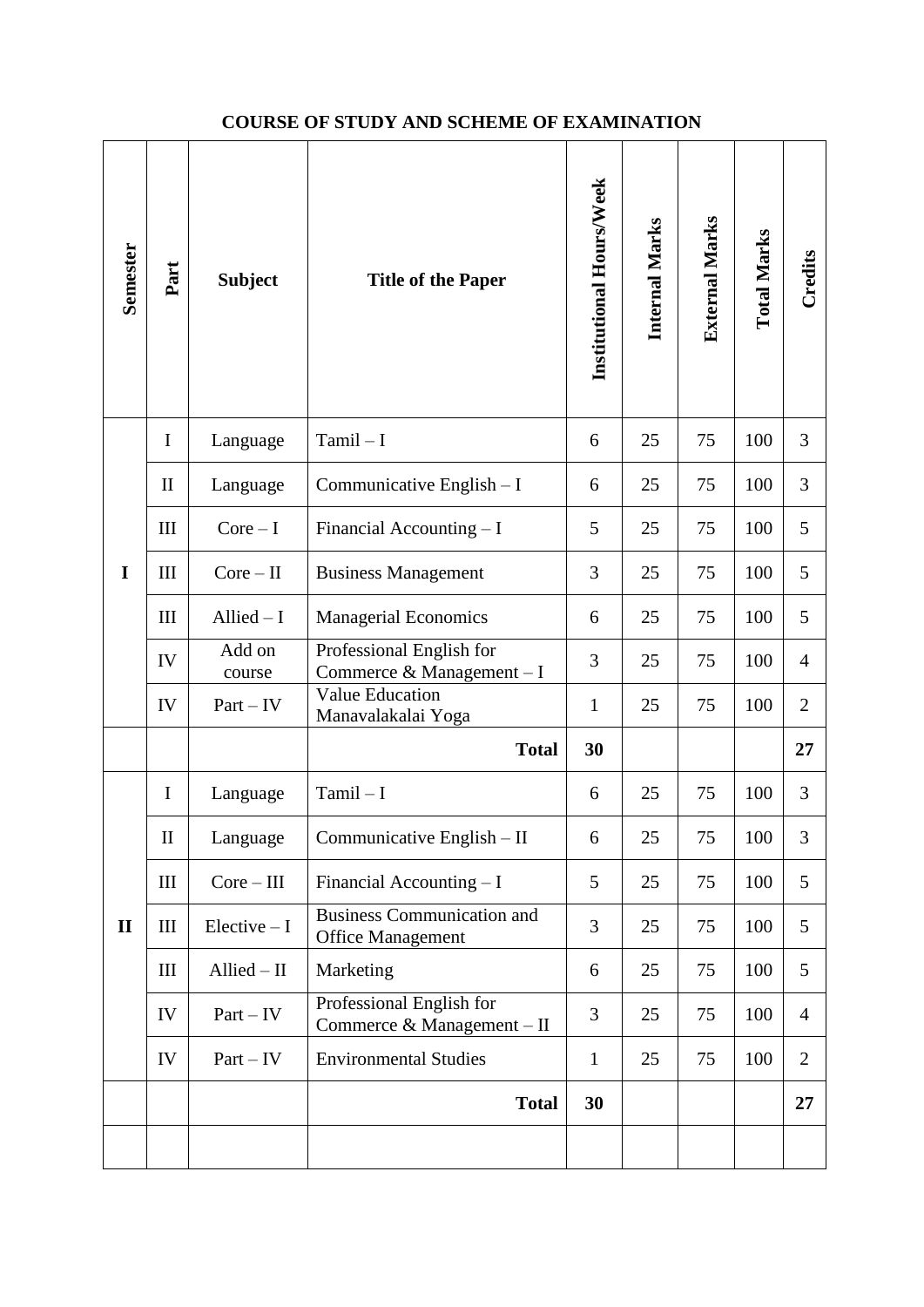|              | III | $Core - IV$      | Company Law & Secretarial<br>Practice $-I$                               | 5              | 25 | 75 | 100 | 5              |
|--------------|-----|------------------|--------------------------------------------------------------------------|----------------|----|----|-----|----------------|
| III          | III | $Core - V$       | Corporate Accounting $-I$                                                | 6              | 25 | 75 | 100 | 5              |
|              | III | $Core-VI$        | <b>Commercial Law</b>                                                    | 3              | 25 | 75 | 100 | $\overline{2}$ |
|              | III | Allied - III     | <b>Business Statistical Methods</b>                                      | 6              | 25 | 75 | 100 | 5              |
|              | IV  | $SBEC-I$         | Information Technology in<br>Business $- I$ (Theory)                     | $\overline{2}$ | 25 | 75 | 100 | $\overline{2}$ |
|              | IV  | SBEC – II        | Information Technology in<br>Business $-I$ (Practical)                   | 6              | 40 | 60 | 100 | $\overline{2}$ |
|              | V   | $NMEC - I$       | <b>Financial Services</b>                                                | $\overline{2}$ | 25 | 75 | 100 | $\overline{2}$ |
|              |     |                  | <b>Total</b>                                                             | 30             |    |    |     | 23             |
|              | III | $Core-VII$       | Company Law & Secretarial<br>Practice $-$ II                             | $\overline{4}$ | 25 | 75 | 100 | $\overline{4}$ |
|              | III | $Core-VIII$      | Corporate Accounting $-II$                                               | 5              | 25 | 75 | 100 | 5              |
|              | III | $Core - IX$      | <b>Industrial Law</b>                                                    | 3              | 25 | 75 | 100 | $\overline{2}$ |
| IV           | III | Allied - III     | <b>Business Statistical Decision</b><br>Techniques                       | 6              | 25 | 75 | 100 | 5              |
|              | IV  | SBEC – III       | Information Technology in<br>Business - II (Theory)                      | $\overline{2}$ | 25 | 75 | 100 | $\overline{2}$ |
|              | IV  | SBEC – IV        | Information Technology in<br>Business - II (Practical)                   | 6              | 40 | 60 | 100 | $\overline{2}$ |
|              | IV  | Add on<br>Course | <b>Internship Training</b>                                               | $\overline{2}$ |    |    | 100 | $\overline{2}$ |
|              | V   | $NMEC - II$      | Human Resource Management                                                | $\overline{2}$ | 25 | 75 | 100 | $\overline{2}$ |
|              |     |                  | <b>Total</b>                                                             | 30             |    |    |     | 24             |
|              | III | $Core - X$       | Auditing                                                                 | 5              | 25 | 75 | 100 | 5              |
| $\mathbf{V}$ | III | $Core - XI$      | <b>Cost Accounting</b>                                                   | 6              | 25 | 75 | 100 | 5              |
|              | III | $Core - XII$     | <b>Financial Management</b>                                              | 5              | 25 | 75 | 100 | 5              |
|              | Ш   | $Core - XIII$    | Income Tax Law & Practice-I                                              | 6              | 25 | 75 | 100 | 5              |
|              | Ш   | $Electric - II$  | <b>Computer Oriented Accounts</b><br>using Tally with GST (Theory)       | $\overline{2}$ | 25 | 75 | 100 | $\overline{2}$ |
|              | IV  | $SBEC - V$       | <b>Computer Oriented Accounts</b><br>using Tally with GST<br>(Practical) | 6              | 40 | 60 | 100 | $\overline{2}$ |
|              |     |                  | <b>Total</b>                                                             | 30             |    |    |     | 24             |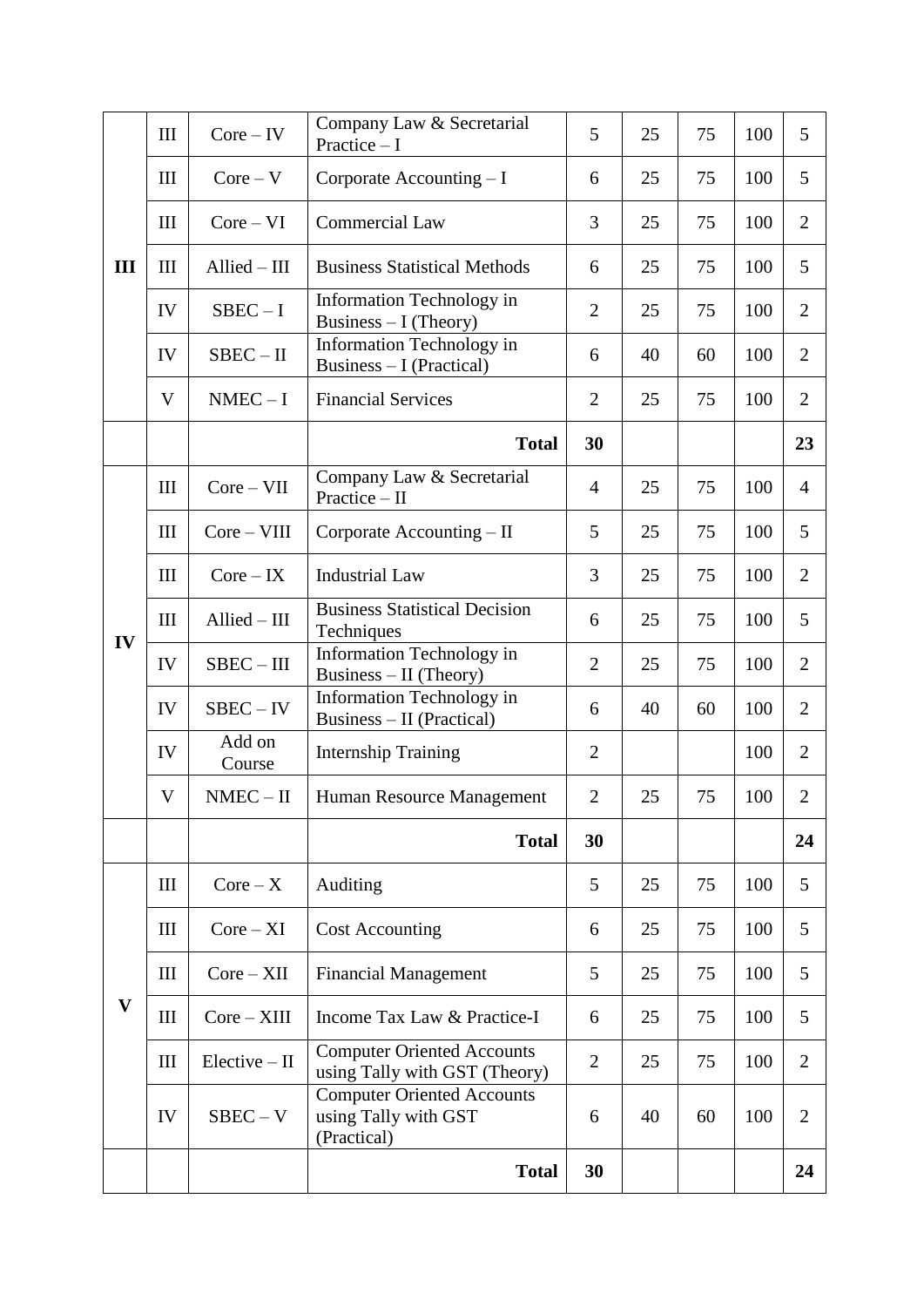|           | III | $Core - XIV$     | <b>Entrepreneurial Development</b>              | 5              | 25 | 75 | 100 | 5              |
|-----------|-----|------------------|-------------------------------------------------|----------------|----|----|-----|----------------|
|           | Ш   | $Core - XV$      | <b>Management Accounting</b>                    | 6              | 25 | 75 | 100 | 5              |
|           | Ш   | $Core - XVI$     | Income Tax Law & Practice-II                    | 5              | 25 | 75 | 100 | 5              |
| <b>VI</b> | Ш   | $Electric - III$ | Computer Application –<br>Photoshop (Theory)    | $\overline{2}$ | 25 | 75 | 100 | $\overline{2}$ |
|           | IV  | $SBEC - VI$      | Computer Application –<br>Photoshop (Practical) | 6              | 40 | 60 | 100 | $\overline{2}$ |
|           | III | $Core - XVII$    | Project Work                                    | 6              |    |    | 100 | 5              |
|           | V   |                  | <b>Extension Activities</b>                     |                |    |    |     |                |
|           |     |                  | <b>Total</b>                                    | 30             |    |    |     | 25             |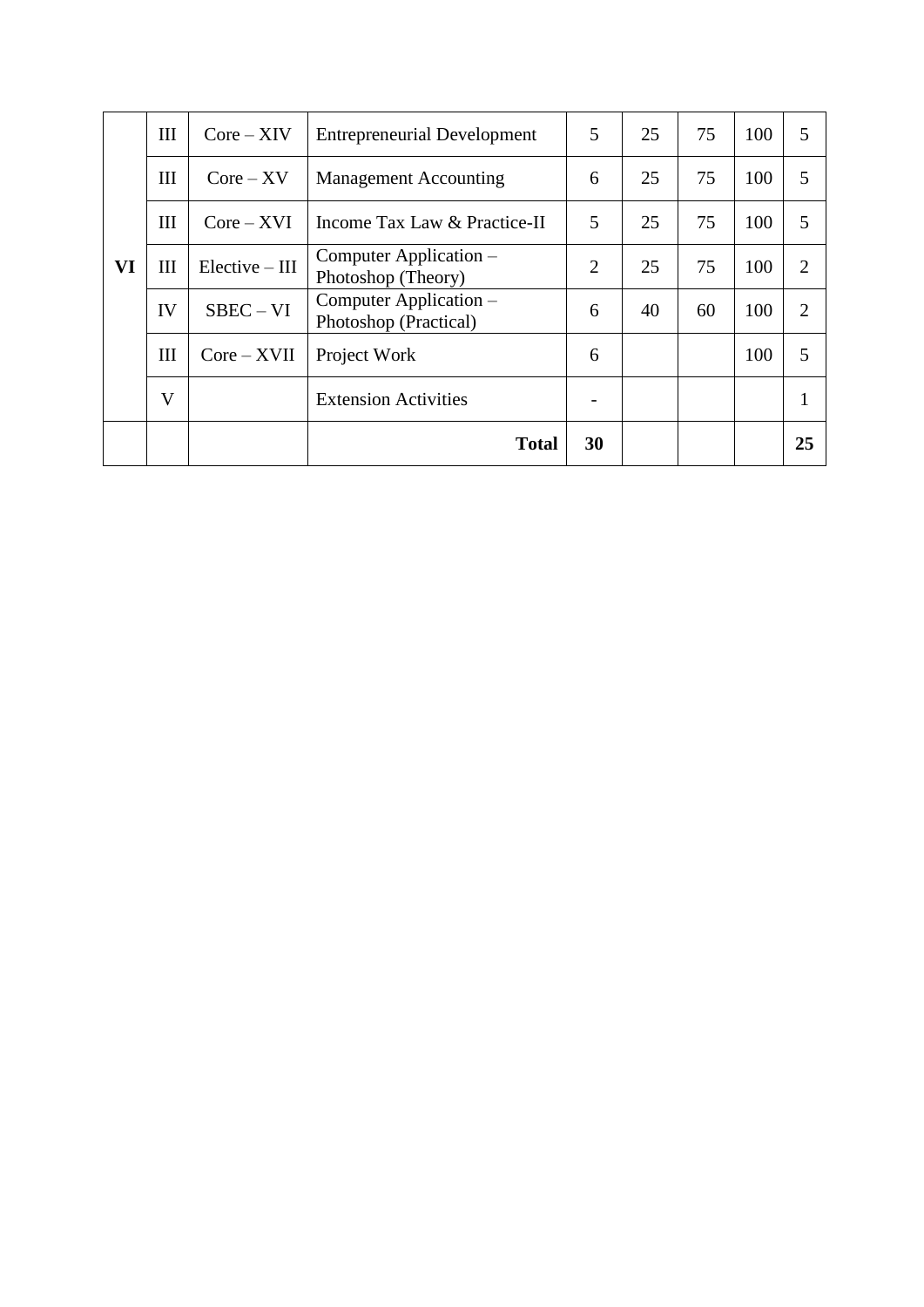## **CORE - I - FINANCIAL ACCOUNTING - I**

#### **Objectives:-**

- To gain working knowledge of the principles and procedure of accounting and their application to different practical situations to gain the ability to solve the problems.
- To enable the students to gain working knowledge of principles, procedure and preparation of Final accounts.
- To enable the students to learn bills of exchange and its allied aspects of accounting.
- To provide knowledge in accounting for Bank Reconciliation Statements.

#### **Outcomes:-**

On successful completion of this subject, the students will learn relevant financial accounting career skills and knowledge to their future in business.

#### UNIT-I

Accounting Meaning and Definition- Accounting Concepts and Conventions – Journal – Ledger

#### UNIT-II

Subsidiary Books – Trial Balance – Errors and Rectification

#### UNIT-III

Final Accounts of Sole- Trader

#### UNIT – IV

Bills of Exchange – Average Due Date – Account Current

UNIT – V

Single Entry System – Bank Reconciliation Statements.

#### **Note: Problem 80% and Theory 20% respectively**

#### *Text book and Recommended:*

- 1. Reddy T. S. & A.Murthy Financial Accounting, Margham Publications, Chennai
- 2. S.Manikandan &R.Rakesh Shankar Financial Accounting, Scitech Publication (India) Pvt. Ltd., Chennai

#### *Reference book:*

- 1. FINANCIAL ACCOUNTING S.P.Jain&K.L.Narang
- 2. FINANCIAL ACCOUNTING R.L.Gupta and V.K.Gupta
- 3. ADVANCED ACCOUNTS M.C.Shukla, T.S.Grewal&S.C.Guptha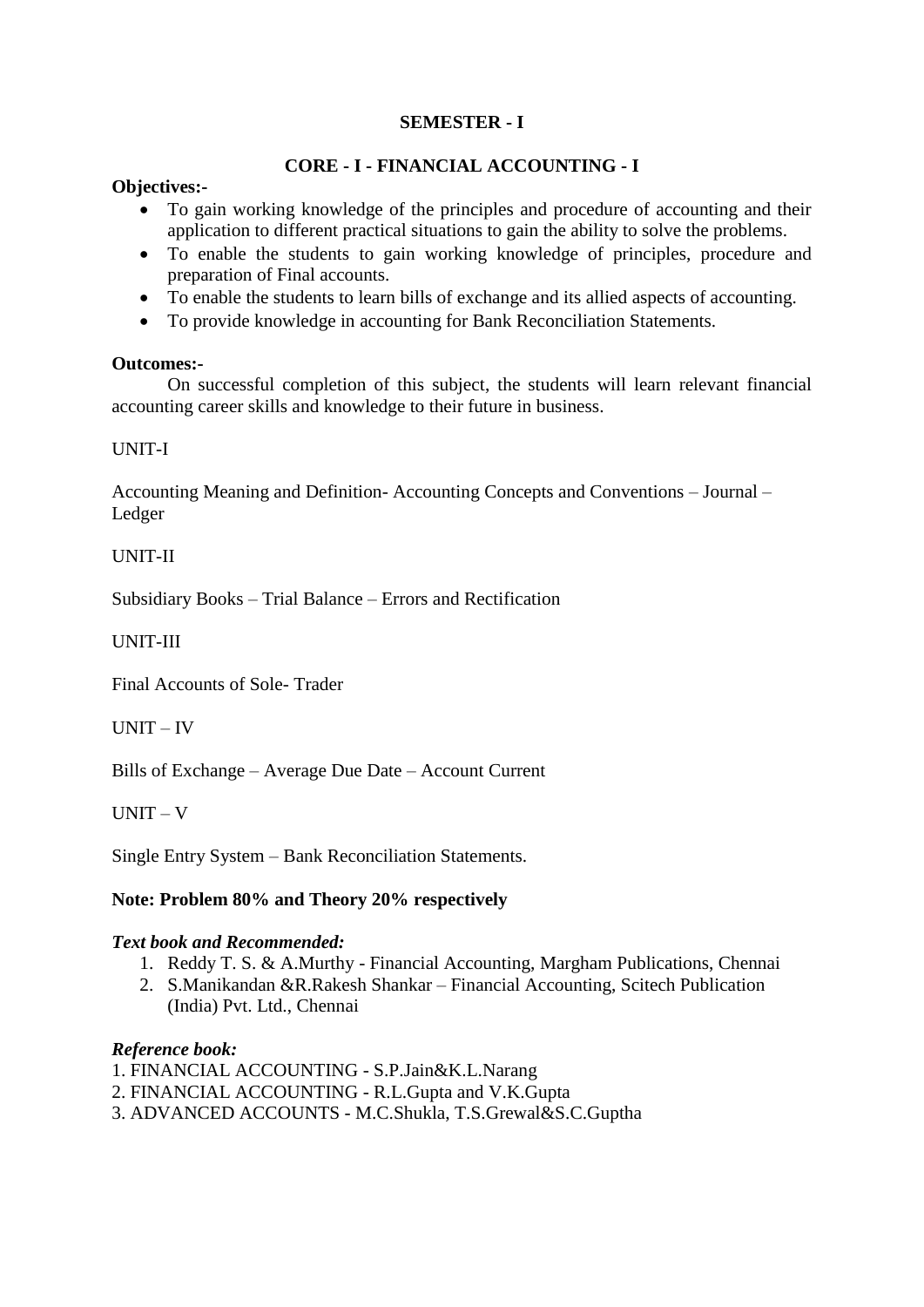### **CORE - II - BUSINESS MANAGEMENT**

### **Objectives:-**

- This paper introduces the basic topics of management.
- To enable the students to study the evolution of Management, to study the functions and principles of management and to learn the application of the principles in an organization.
- To provide the students with an understanding of basic management concepts, principles and practices and understanding of what the job of a manager involves.

#### **Outcomes:-**

On successful completion of this subject, the students will able to obtain specific knowledge in area such as planning, organizing, staffing, directing and controlling.

#### UNIT-I

Management- Meaning – Evolution of Management Thought- Contribution by F.W. Taylor, Henry Fayol - Management and Administration.

#### UNIT-II

Planning – Objectives – Importance- Types- Advantages and Limitation – Plans - Policies – Procedures – Strategies – Programmes – Budgets – Decision making- Types of Decision making.

#### UNIT-III

Organizing – Meaning- Types of Organization – Line- Line and Staff- Functional Organization- Formal and Informal Organization- Committees- Delegation and Decentralisation.

#### UNIT – IV

Staffing – Concept – Staffing process.

Directing: Motivation – Theories: Maslow's theory, Herzberg's theory & McGregor's X & Y theory.

Communication – Elements – Barriers of communication in global business scenario.

#### $UNIT - V$

Leadership – qualities of leader – Types  $\&$  Theories of leadership. Control: Characteristics – importance – Control Process – Control Techniques – Use of computers in management control.

#### *Text books:*

- 1. Business Management, J. Jayasankar, Margham Publications, Chennai
- 2. Business Management,DinkarPagare
- 3. Business Management, C.B. Gupta

## *REFERENCE BOOKS:*

- 1. Principles of Management, P.C.Tripathy and P.N.Reddy
- 2. Business Management,L.M.Prasad
- 3. Management, Harold Koontz and Heinz Weihrich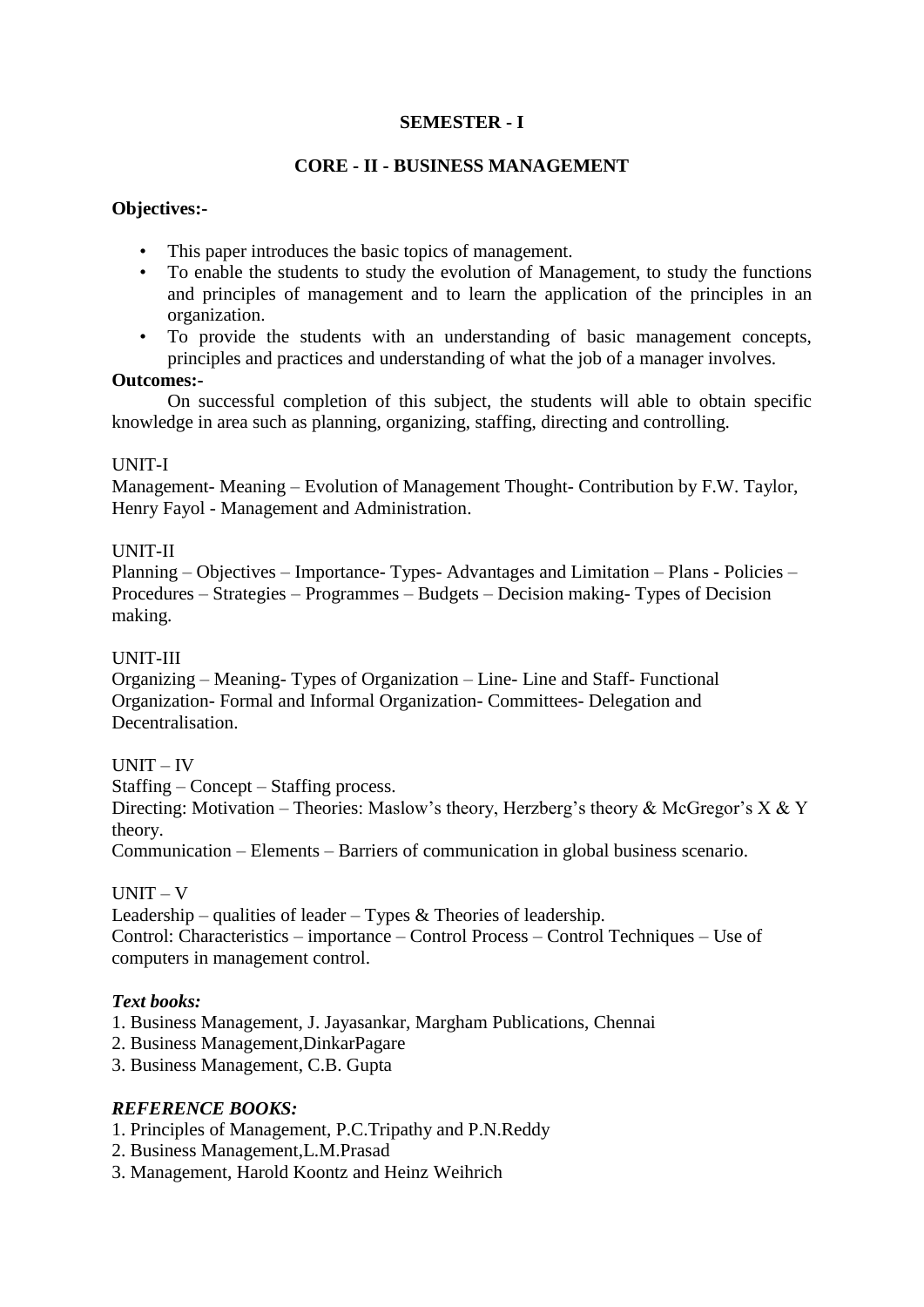## **ALLIED I - MANAGERIAL ECONOMICS**

#### **Objectives:-**

- This is an introduction to economic analysis, with particular application to decisionmaking in business, and the effects of policy on the broader economic environment in which business decisions must be made.
- This course is to help students learn and understand these concepts and principles and to apply them to a variety of economic situations.
- The goal of this course is to develop the skills necessary to make optimal managerial decisions given different situations, environments, and information sets by applying microeconomic theory, which involves analytical work.

#### **Outcomes:-**

On successful completion of this subject, the students will be skilled in various economic concepts.

#### UNIT I:

Definition and Scope of Managerial Economics – role in business decisions – theories of economics – theory of firm - determination of demand – types – Importance.

#### UNIT II:

Production concepts – importance and factors of production – theory of production – meaning – concept of productivity and technology – production laws - Short term and Long term.

#### UNIT III

Cost analysis – cost concept and classification – cost output relationship – determinants of cost – short run and long run cost theory – concept of revenue – types of revenue.

#### UNIT IV:

Market structure – types of market – features of perfect and imperfect competition – pricing under perfect and imperfect competition.

#### UNIT V:

Macro aspects of economy – Concept and Measurement of National Income – Fiscal and Monetary – Trade Policies of government of India.(Outline)

#### *TEXT BOOKS:*

1) Managerial Economics,S.Sankaran

- 2) Managerial Economics,Varshney and Maheswari
- 3) Managerial Economics,Dr.Mrs.R.Cauvery

#### *REFERENCE BOOKS:*

- 1) Managerial Economics, Samuel C.Liebb
- 2) Managerial Economics,SevanJ.Doughlas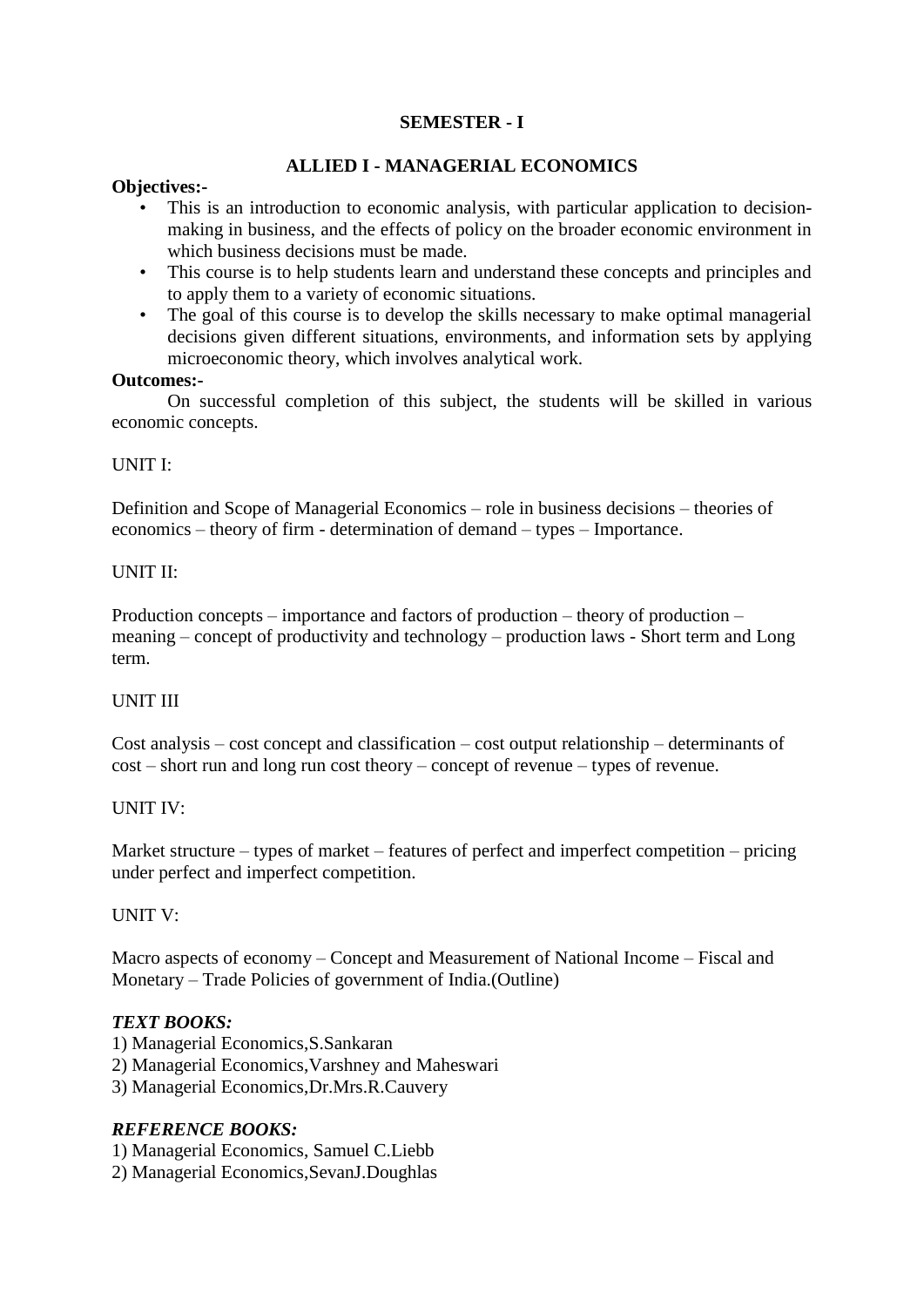## **CORE - III - FINANCIAL ACCOUNTING - II**

#### **Objectives:-**

- To enable the students to learn Hire purchase system and Instalment purchase system.
- To provide knowledge in accounting for Branch and departmental accounting.
- To provide knowledge in accounting for Depreciation.
- To enable the students to learn basic concepts of partnership accounting.
- To enable the students to learn partnership, dissolution and its allied aspect of accounting.

#### **Outcomes:-**

On successful completion of this subject, the students will learn relevant financial accounting career skills and knowledge to their future in business.

#### UNIT-I

Hire Purchase System and Instalment Purchase System

## UNIT-II

Depreciation Accounting – Straight Line Method- Diminishing Balance Method- Annuity Method – Depreciation or Sinking Fund Method

## UNIT-III

Branch Accounting and Departmental Accounting

UNIT – IV

Royalty Accounts

UNIT – V

Partnership Accounts – Admission – Retirement – Death of a Partner

## **Note: Problem 80% and Theory 20% respectively**

#### *Text book and Recommended:*

- 1. Reddy T. S. & A.Murthy Financial Accounting, Margham Publications, Chennai
- 2. S.Manikandan & R.Rakesh Shankar Financial Accounting, Scitech Publication (India) Pvt. Ltd., Chennai

## *Reference book:*

- 1. FINANCIAL ACCOUNTING S.P.Jain&K.L.Narang
- 2. FINANCIAL ACCOUNTING R.L.Gupta and V.K.Gupta
- 3. ADVANCED ACCOUNTS M.C.Shukla, T.S.Grewal&S.C.Guptha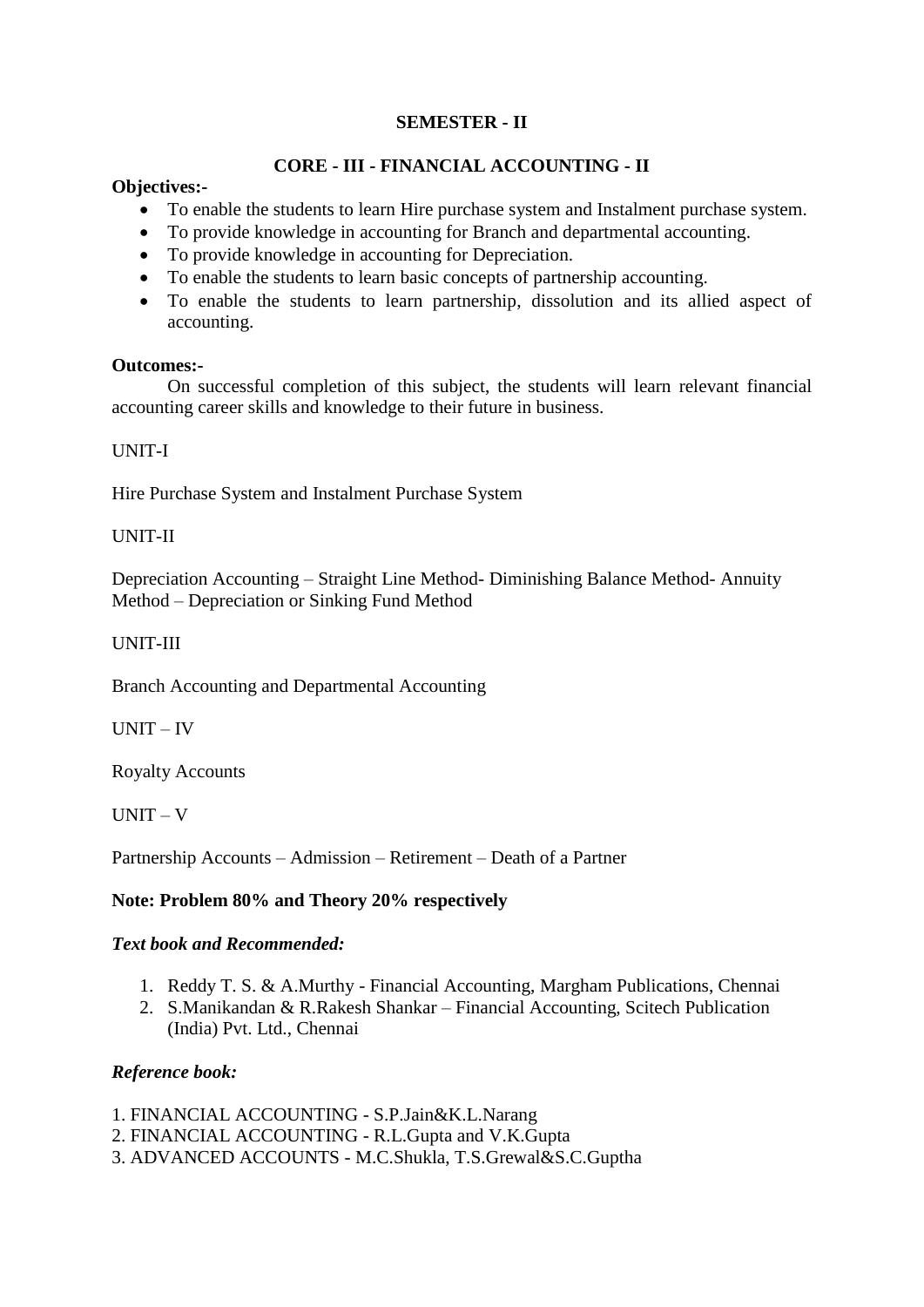#### **ELECTIVE I –BUSINESS COMMUNICATION AND OFFICE MANAGEMENT Objectives:-**

- To develop better written and oral business communication skills among the students and enable them to know the effective media of communication.
- To enhance their writing skills in various forms of business letters and reports.
- To develop the students to write business reports.
- To enhance their knowledge as office manager regarding various office mail services.

#### **Outcomes:-**

On successful completion of this subject, the students will be able to demonstrate communication skills and support management in preparing and maintaining office documents & records.

#### UNIT I

Business Communication: Meaning – Objectives – Media – Barriers - Importance of Effective Business Communication- Modern Communication Methods - Business Letters: Need - Functions - Kinds - Essentials of Effective Business Letters – Layout.

## UNIT II

Company Secretarial Correspondence - Agenda, Minutes and Report Writing- Types-Characteristics of good Report- Report of individuals.

## UNIT III

Application for Jobs: Preparation of resume- Interviews- Meaning-guidelines to be observed during an interview- Business Report Presentations. Strategic Importance of E-Communication. Email, Text Messaging, Slide or Visual Presentation - Internet - Video conferencing - Group Discussion – Social Networking.

#### UNIT IV

Meaning of office activities – Office functions – Office Manager – functions – job – Office organization – Qualities of office manager – Importance of office management – Layout – office forms.

## UNIT V

Office mail services – Handling of inward mail – Records Management – Filing – Different methods of filing – Essential features of good filing system – Indexing – Different methods of indexing – their advantages and disadvantages.

## *TEXT BOOKS*

1. Rajendra Pal, J.S. Korlahalli, Essentials of Business Communication, Sultan Chand & Sons, New Delhi.

2. N.S.Raghunathan&B.Santhanam, Business Communication, Margham Publications, Chennai.

3. Office Management P.K.Ghosh

4. Office Management R.K.Chopra

#### *REFERENCE BOOKS*

1. R.S.N.Pillai and Bhagavathi.S, Commercial Correspondence, Chand Publications, New Delhi.

2. Office Management J.C.Denyer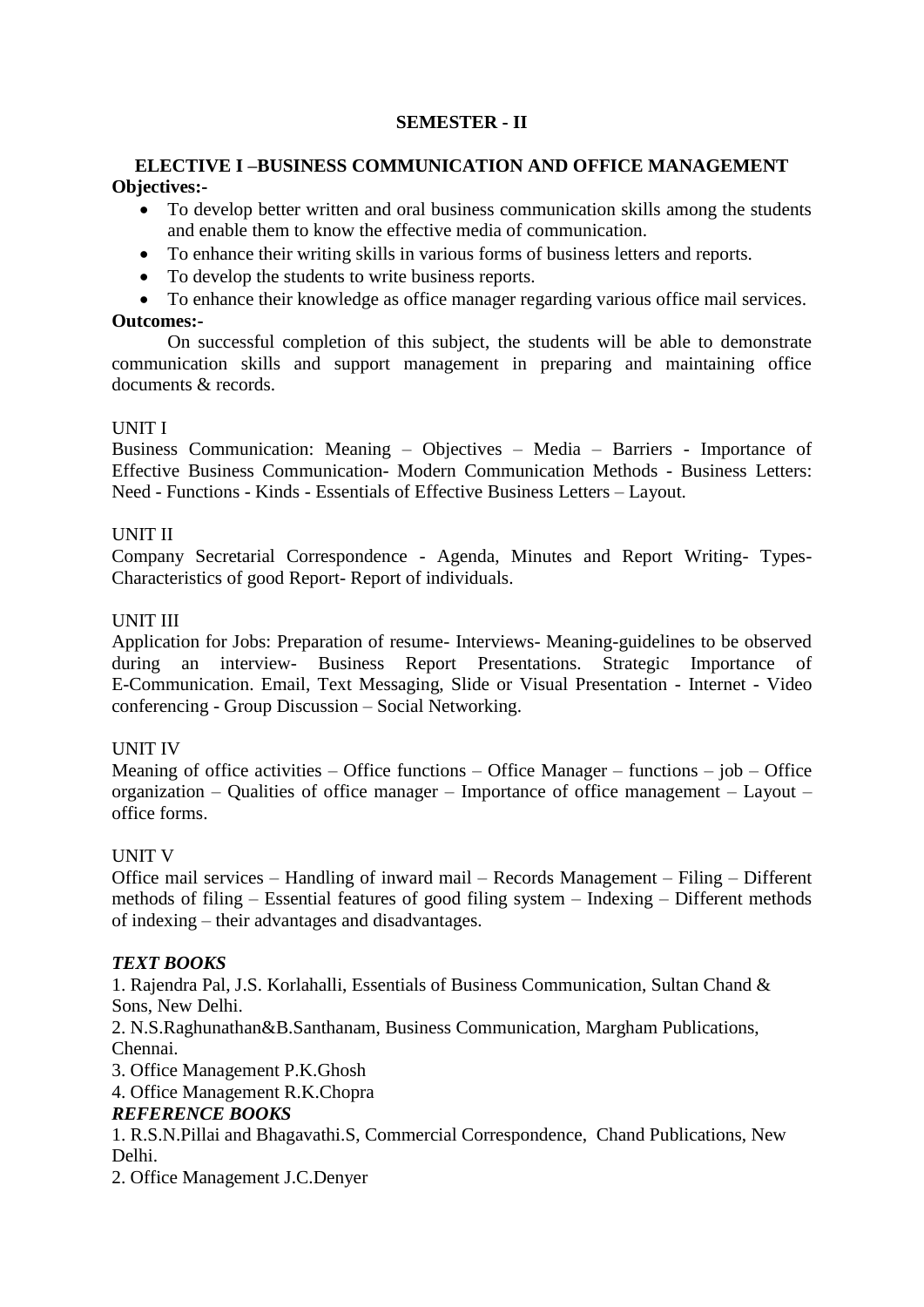## **ALLIED II - MARKETING**

#### **Objectives:-**

- To highlight the various marketing functions and to impart necessary skills which help the students to choose a career in the field of marketing.
- To provide basic knowledge about the latest trends in marketing.
- To make the students to gain knowledge about Product, Pricing, Personal Selling and Advertising.

#### **Outcomes:-**

On successful completion of this subject, the students will be able to identify and priorities appropriate marketing strategies.

#### UNIT I

Definition – Types of markets – Marketing concept – Market Segmentation – Functions of Marketing – Features of world Trade Organization.

#### UNIT II

Marketing mix - Product Policy – Product life cycle – Introduction of a new product – product failure

#### UNIT III

Pricing – Methods of Pricing – Pricing Strategies

#### UNIT IV

Selection of Distribution channel – wholesaler – Middlemen and user functions – elimination of middlemen in distributions

#### UNIT V

Sales promotion methods – Advertisement – importance – merits and demerits of advertising - Personal Selling.

#### *TEXT BOOKS:*

1) Principles of Modern Marketing R.S.N.Pillai and V.Bagavathi 2) Marketing Rajan Nair and SanjithR.Nair

#### *REFERENCE BOOKS :*

- 1) Marketing Management Philip Kotler
- 2) Marketing Management Memoria and Memoria
- 3) Fundamentals of Marketing William Stanton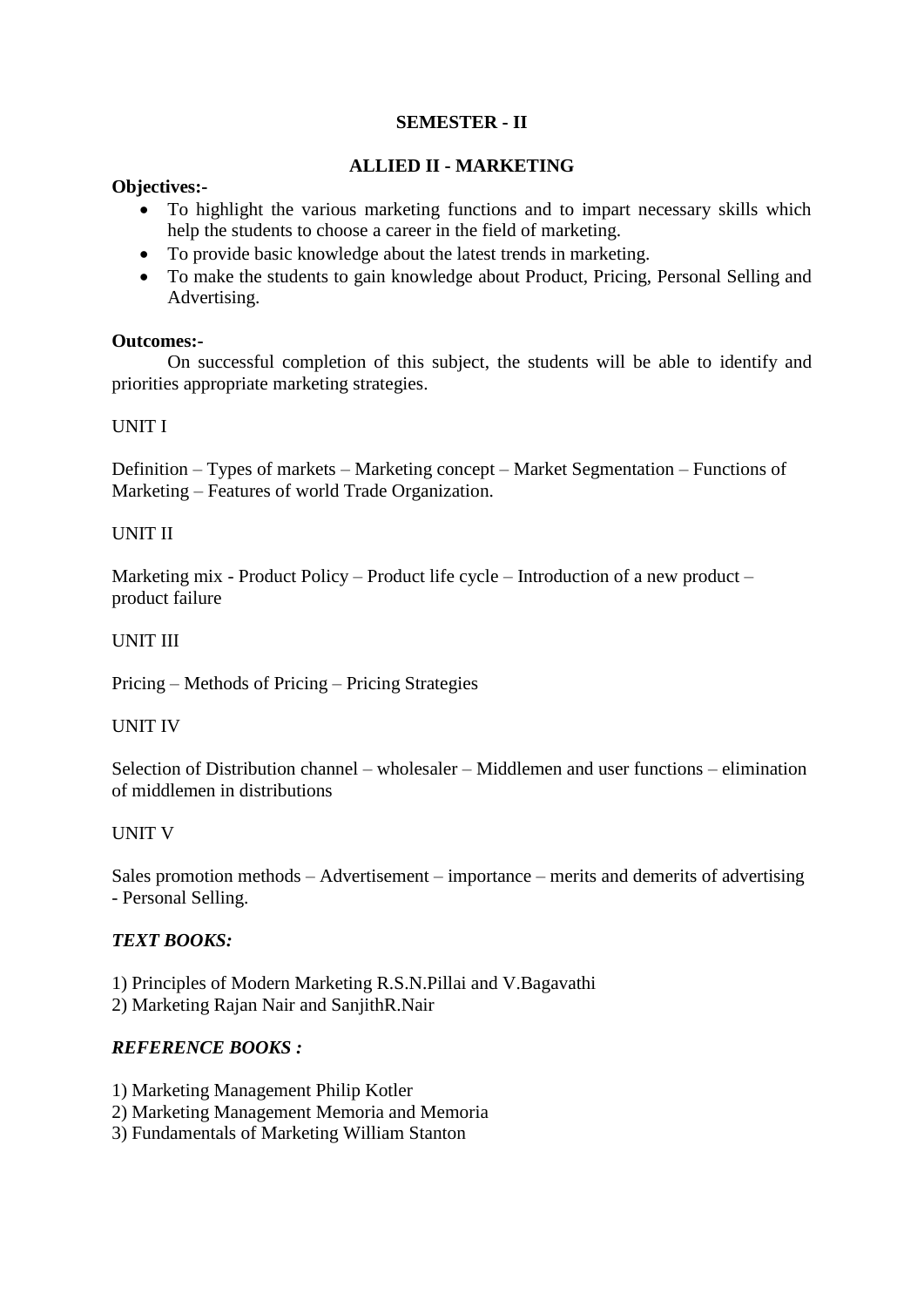#### **CORE IV - COMPANY LAW & SECRETARIAL PRACTICE- I Objectives:-**

1. To enlighten the students on the Provisions governing the Company Law and Company Secretaries Act.

2. To make the students aware on the recent amendments to Companies Act.

3. To know the procedures for incorporation of company and duties of secretary in all the stages.

4. To enhance the knowledge of the students about the issue of prospectus of a company.

#### **Outcomes:-**

On successful completion of this subject, the students will be able to understand the procedure for incorporation of a company, analyzing the sources of raising capital and gain knowledge relating to role and importance of company secretary as a key managerial personnel.

#### UNIT - I

Company – Definition – characteristics of a company – Advantages of Incorporation of a Company – Company Law Administration – Kinds of Companies.

#### UNIT - II

Secretary – Definition, Qualification, appointment, legal position, Types of company secretaries, rights, liabilities and Powers – Company Secretaries (Regulation) Act 1980 – Practicing Company Secretary.

#### UNIT - III

Incorporation –Memorandum of Association – Contents – Alteration of Memorandum of Association – Doctrine of ultra Virus – Articles of Association – contents – Alteration of articles of Association – Doctrine of Indoor Management. Duties of company secretary in promotion stage.

#### UNIT - IV

Prospectus – Contents of Prospectus – Statement in lieu of prospectus – misstatement in Prospectus and its consequences – Commencement of Business – duties of company secretary regarding prospectus.

#### UNIT - V

Share Capital – Meaning – Kinds – alteration of capital – Allotment of Share – Buyback of Shares of the same company – secretarial duties relating to issue and allotment of shares.

#### *TEXT BOOKS:*

1) Company Law and Secretarial practice - N.D.Kapoor .

2) Company secretarial practice – P.K.Ghosh and Dr.V.Balachandran.

#### *REFERENCE BOOKS:*

- 1) Company law Avtarsingh
- 2) Principles of company Law M.C.Shukla and S.S.Gulshan

3) Secretarial Practice – M.C.Kuchhal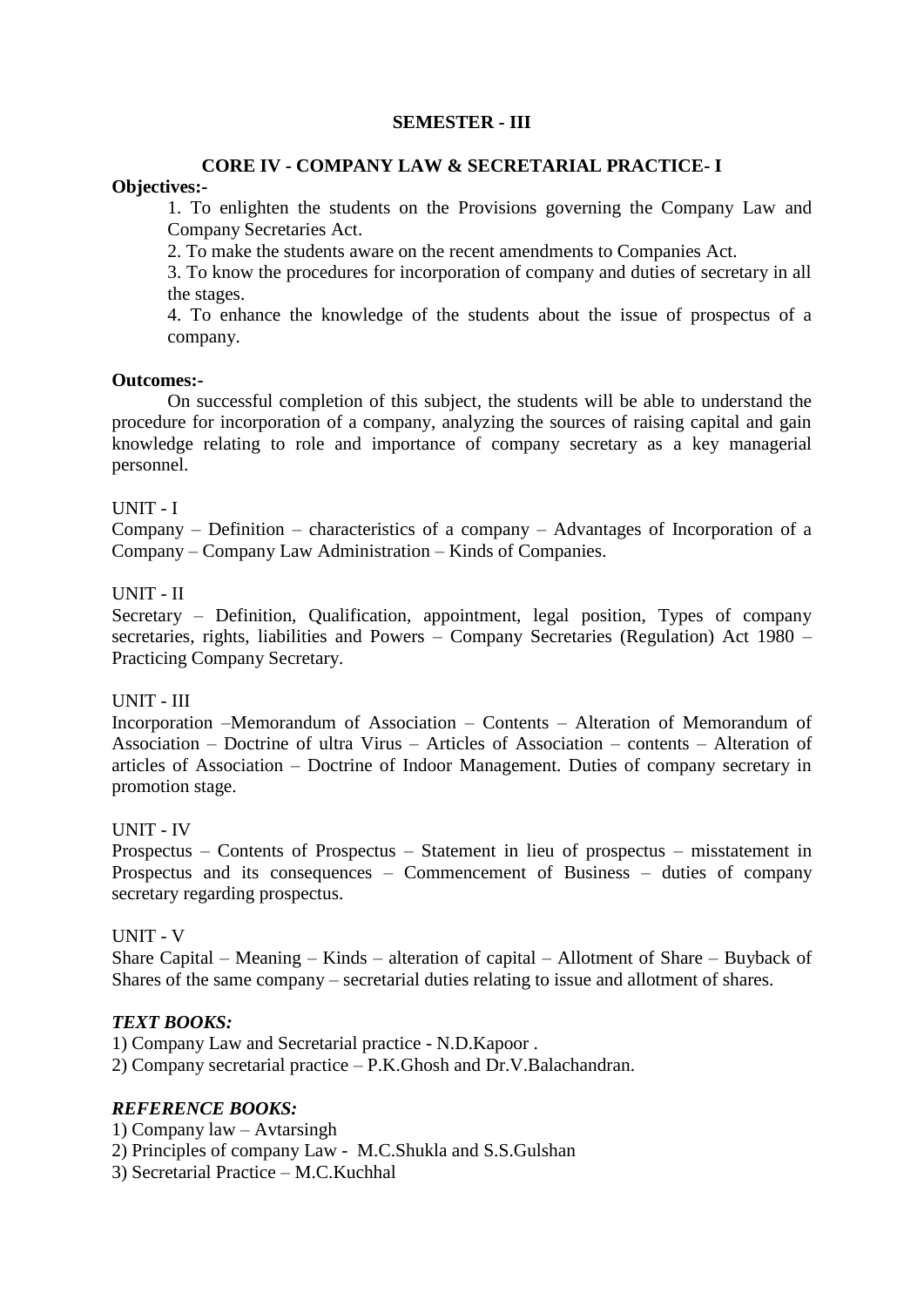## **CORE - V CORPORATE ACCOUNTING - I**

### **Objectives:-**

- To impart knowledge on corporate accounting methods.
- To enable the students to understand the procedures of accounting.
- To enable them to develop skills in the preparation of accounting statements and their analysis.
- To prepare the Final accounts
- To know how to value the shares and Goodwill

#### **Outcomes:-**

On successful completion of this subject, the students will be able to have a solid foundation regarding the issue of shares, draft final  $a/c$  and value goodwill & shares under various methods.

#### UNIT-I

Company Accounts- Shares – Definition- Types of Shares – Issue of Shares – Calls – Calls in Advance and Arrears – Forfeiture and Reissue of Shares – Over subscription and Pro-rata allotment

## UNIT-II

Redemption of Preference Shares- Procedure for Fresh issue- Purpose of fully paid up share.

#### UNIT-III

Profit Prior to Incorporation – Alteration of Share Capital (Internal Reconstruction only)

UNIT – IV

Company Final Accounts (Company Act 2013- New Format)

UNIT – V Valuation of Shares and Goodwill

## **Note: Problem 80% and Theory 20% respectively**

#### *Text books:*

1) Reddy T. S. and A.Murthy - Corporate Accounting (Edition 2016, Margham Publications, Chennai 2) Pillai.R.S.N, Bagavathi and Uma.S, Fundamentals of Advanced Accounting, Third Revised Edition 2014,S.Chand& Company Private Limited, New Delhi.

## *Reference books:*

1. Gupta R.L. and Radhaswamy 2009.Advanced Accountancy.13th Revised Edn.Sultan Chand & Sons, New Delhi.

2. Jain, S.P. and Narang, K.L. 2014. Advanced Accountancy.20th Edn.Kalyani Publishers, Ludhiana 3.Arulanandam, M.A. and Raman, K.S. 2009. Advanced Accounting. 6th Edn.Himalaya Publishing House, Mumbai.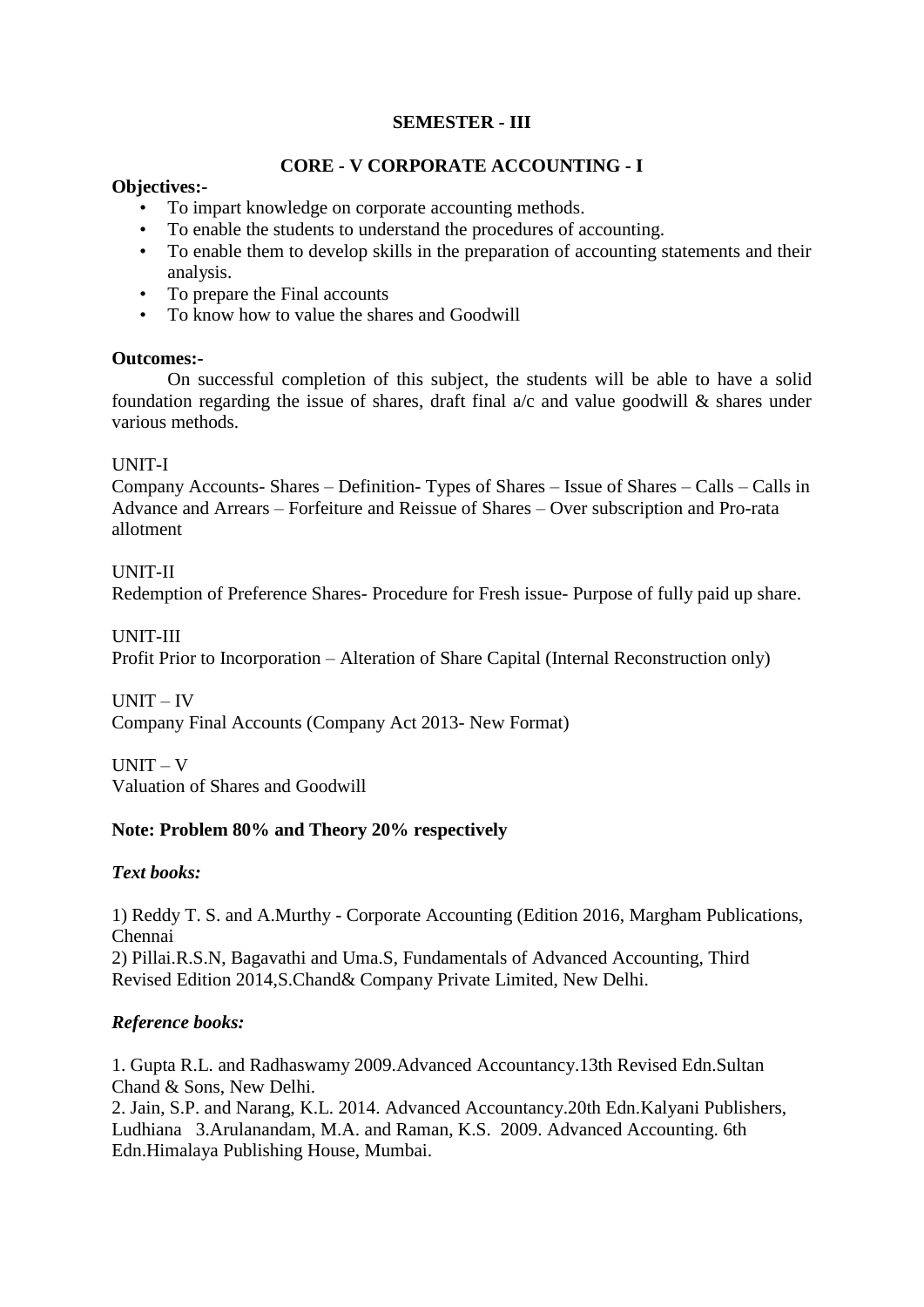### **CORE VI - COMMERCIAL LAW**

#### **Objectives:-**

1. To highlight the Provisions of Law governing the General Contract and Special Contract.

2. To enable the students to understand the Legal Remedies available in Law to the Business and other People.

3. To impart knowledge on selling and buying legally.

#### **Outcomes:-**

On successful completion of this subject, the students will be able to demonstrate an understanding of the legal environment of a business.

#### UNIT-I

General Principles of Law of contract – Indian Contract Act 1872 – Essential elements of a valid contract classification according to validity, formation and performance – Offer and Acceptance –Legal rules – consideration.

#### UNIT-II

Capacity to Contract – Minors – other persons - Free Consent – coercion – Undue influence – mistake – Misrepresentative – Fraud.

#### UNIT-III

Contingent Contract – Discharge of contract – various modes – Remedies for breach of Contract – Quasi Contract.

#### UNIT-IV

Contract of indemnity – Rights and duties of indemnifier – contract of guarantee – Rights and Duties of surety – discharge of surety - Contract of agency – Classification of agents.

#### UNIT-V

Sale - Contract of Sale - Sale Vs Agreement to Sell - Meaning of Goods - Conditions and Warranty - Caveat Emptor - Exceptions of Caveat Emptor - Buyer and Seller of Goods - Unpaid Seller - Definition - Rights of an Unpaid Seller.

#### *TEXTBOOKS:*

- 1. Elements of Mercantile Law N.D.Kapoor
- 2. Mercantile Law M.C.Shukla

#### *Reference Book:*

- 1. Balachandran. V &Thothadri.S, Business Law, Vijay Nicole Imprints Pvt. Ltd. Chennai
- 2. Sreenivasan, M.R. Business Laws, Margam Publications.
- 3. Business Law B.K.Goyal and S.P.Iyener

#### *E-Resources:*

www.cramerz.com www.digitalbusinesslawgroup.com http://swcu.libguides.com/buslaw http://libguides.slu.edu/businesslaw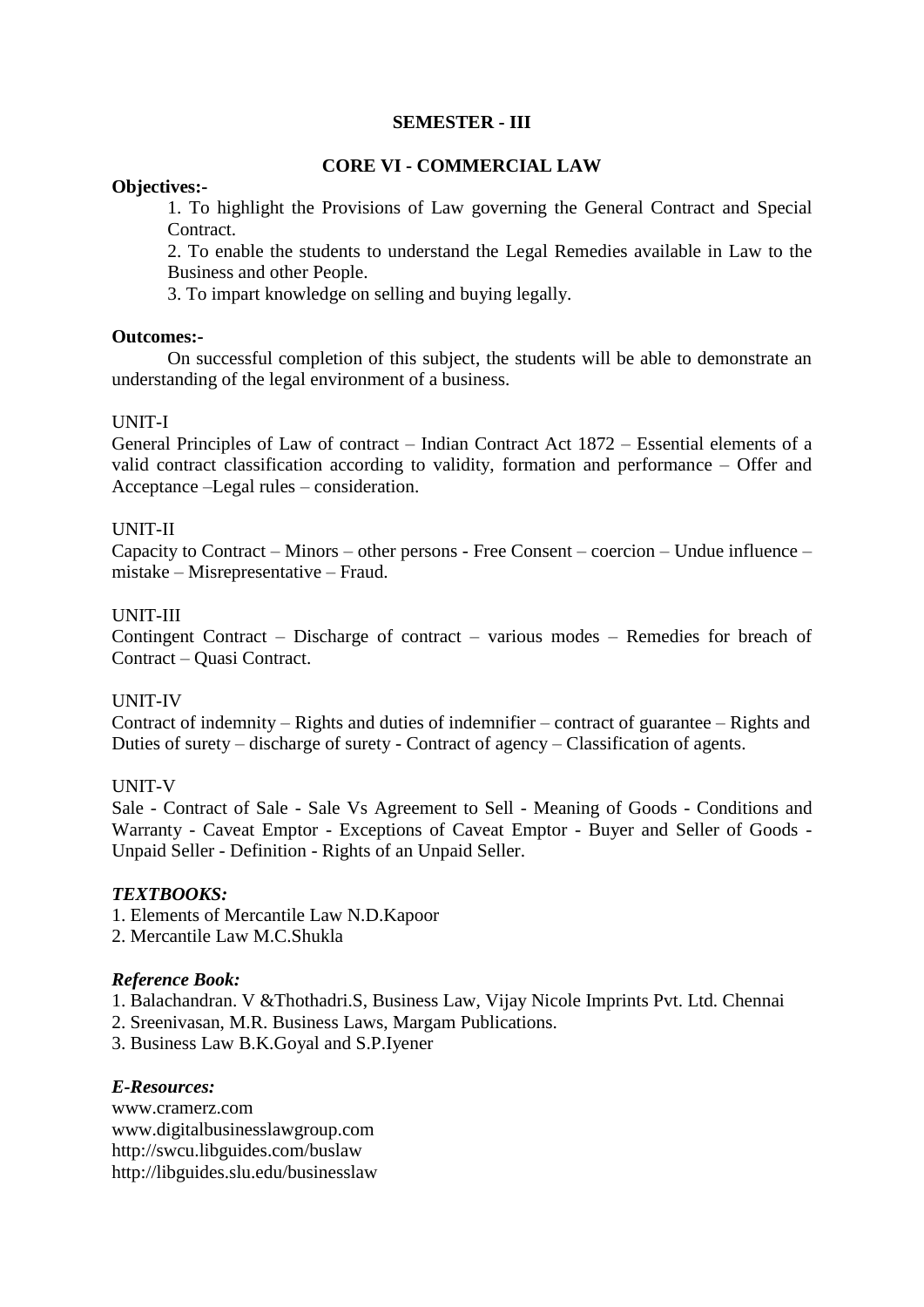## **SKILL BASED ELECTIVE COURSE**

## **SBEC– I - INFORMATION TECHNOLOGY IN BUSINESS - I (Theory)**

#### **Objectives** :

- 1. This paper aims to expose the students to the Applications of Computer in Business.
- 2. To enable the students to learn the concepts of MS-Office.

#### **Outcomes:-**

On successful completion of this subject, the students will be able to master the basics of Ms-Word and Ms-Excel used in business.

 $IINT - I$ 

Microsoft Word: Basics - Creating Documents – Mouse, Keyboard Operations, Keys – Formatting Features – Menus, Commands, Toolbars and their Icons.

UNIT – II

Creating Templates, Creating Tables, Changing Font and Text Size, Borders and Shadings, Text box, Formatting, Insert picture.

UNIT – III

Mail Merge - Creating the Main Document – Creating data source, Adding fields, removing fields – Merging Documents - Macros – Inserting Headers and Footer – Recording macros. UNIT –IV

Microsoft Excel: Introduction – Navigation, Selecting Cells, Entering and Editing Text, Entering Numbers and Formulas – Alignments – Menus, Commands, Toolbars and their Icons. .

UNIT – V

Spreadsheet Overview – Creating Worksheet - Managing and Analyzing Complex Worksheet – Creating Charts – Creating Form Templates – Sharing Data Between Applications

## *TEXT BOOKS*

## **1.SanjaySaxena , "MS-Office 2000", Vikas Publishing House Private Ltd.**

**2. Timothy J.O'Leary and LindaiO'Leary , " MS-Office ", IRWIN/McGraw Hill**.

#### *Books for Reference:*

1.Computer application in business: R. Parameswarwn, S.Chand& Company ltd., Fifth Edition 2006.

2. Complete reference on MS Office – Deitel&Deitel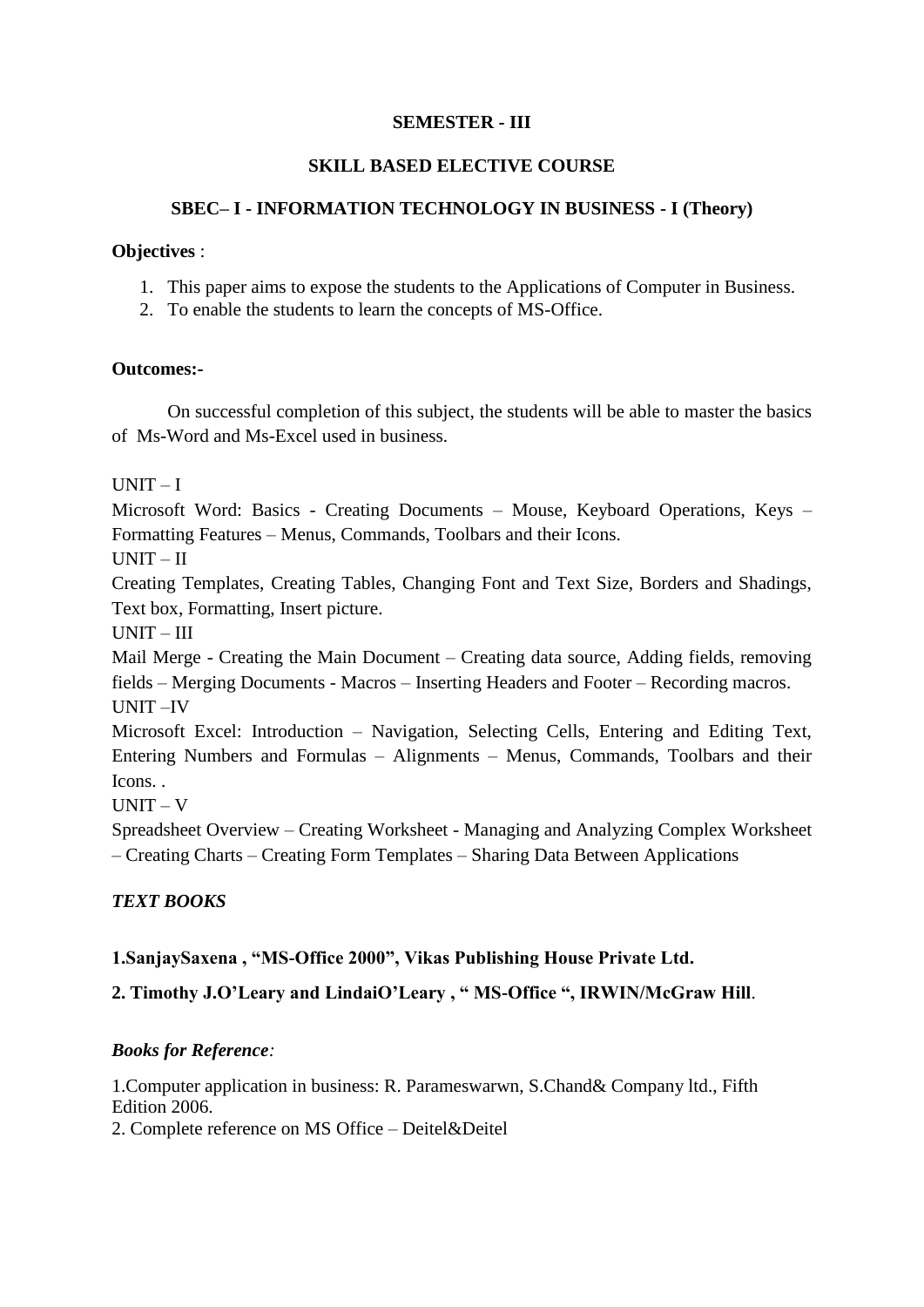## **SKILL BASED ELECTIVE COURSE**

## **SBEC - II - INFORMATION TECHNOLOGY IN BUSINESS – I (Practical)**

## **(COMPUTER BASED PRACTICAL)**

#### **Objectives** :

- 1. This paper aims to expose the students on the Practical Applications of Computer in Business.
- 2. To enable the students to learn the concepts of MS-Office.

#### **Outcomes:-**

On successful completion of this subject, the students will be able to master the basics of Ms-Word and Ms-Excel used in business.

## **MS Word**

1. Create the front page of a News Paper.

2. Type a document and perform the following: i. Change a paragraph into two column cash book. ii. Change a paragraph using bullets (or) numbering format. iii. Find any word and replace it with another word in document.

- 3. Prepare a class time table using a table menu.
- 4. Prepare a mail merge for an interview call letter.
- 5. Create a resume wizard.
- 6. Design a cheque book of a bank.
- 7. Create a table with the following field name:

EMP-no, Emp-name, designation, department, experience.

#### **MS Excel**

1. Develop the Students Mark List worksheet and calculate total, average and save it.

Specify the Result also (Field names: S.NO, Name of the student, course, mark1, mark2, mark3, total, average and result).

- 2. Design a chart projecting the cash estimate of a concern in the forth coming years.
- 3. Create a Pivot table showing the performance of the salesmen's.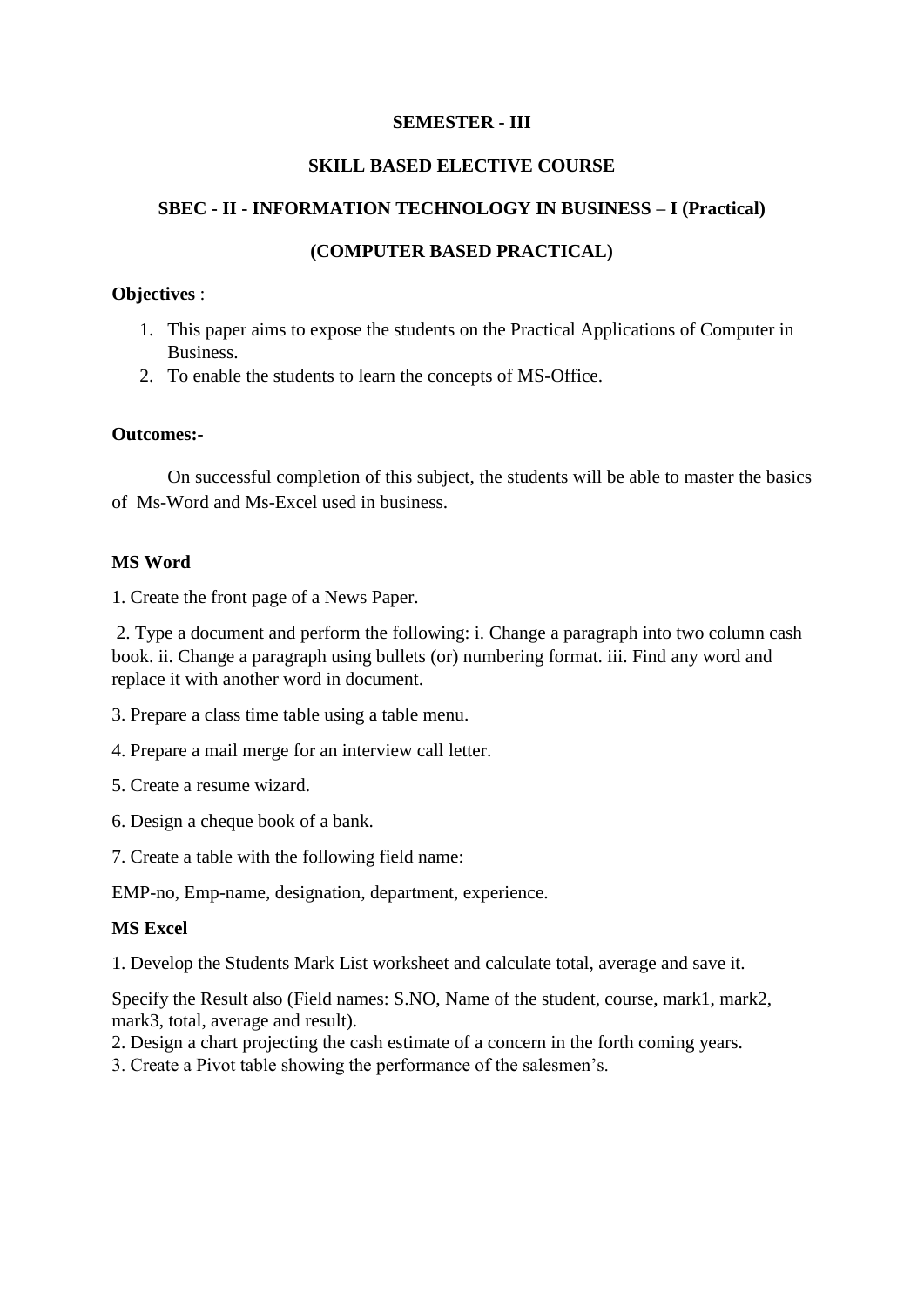## **NON MAJOR ELECTIVE COURSE**

## **NMEC – I - FINANCIAL SERVICES**

#### **Objectives:-**

1. To understand the nature of financial services in India.

2. To gain an insight on the nature of merchant banking and to know the procedure of mutual funds.

3. To understand the dynamics of Factoring.

4. To learn the meaning and importance of development in the Credit rating agencies.

#### **Outcomes:-**

On successful completion of this subject, the students will be able to understand the basics of financial services and apply financial concepts practically.

Unit-I

Indian financial services – Introduction – Concept- Objectives- Functions.

Unit II

Merchant Banking – Definitions- Functions

Unit III

Factoring – Types of Factoring.

Unit IV

Mutual Funds – Operations.

Unit V

Credit Rating- Credit Rating Agencies

#### *TEXT BOOKS*

1. Financial Services: Khan M.Y, Tata McGraw Hill. Publishing Company Limited, New Delhi.

#### *Reference Books:*

1. Financial services: Dr.S.Gurusamy. Vijay, Nicole Imprints Prints Limited, Chennai

2. Financial Marketing Services: E.Gordern and Natarajan, Himalaya Publishing House, Mumbai.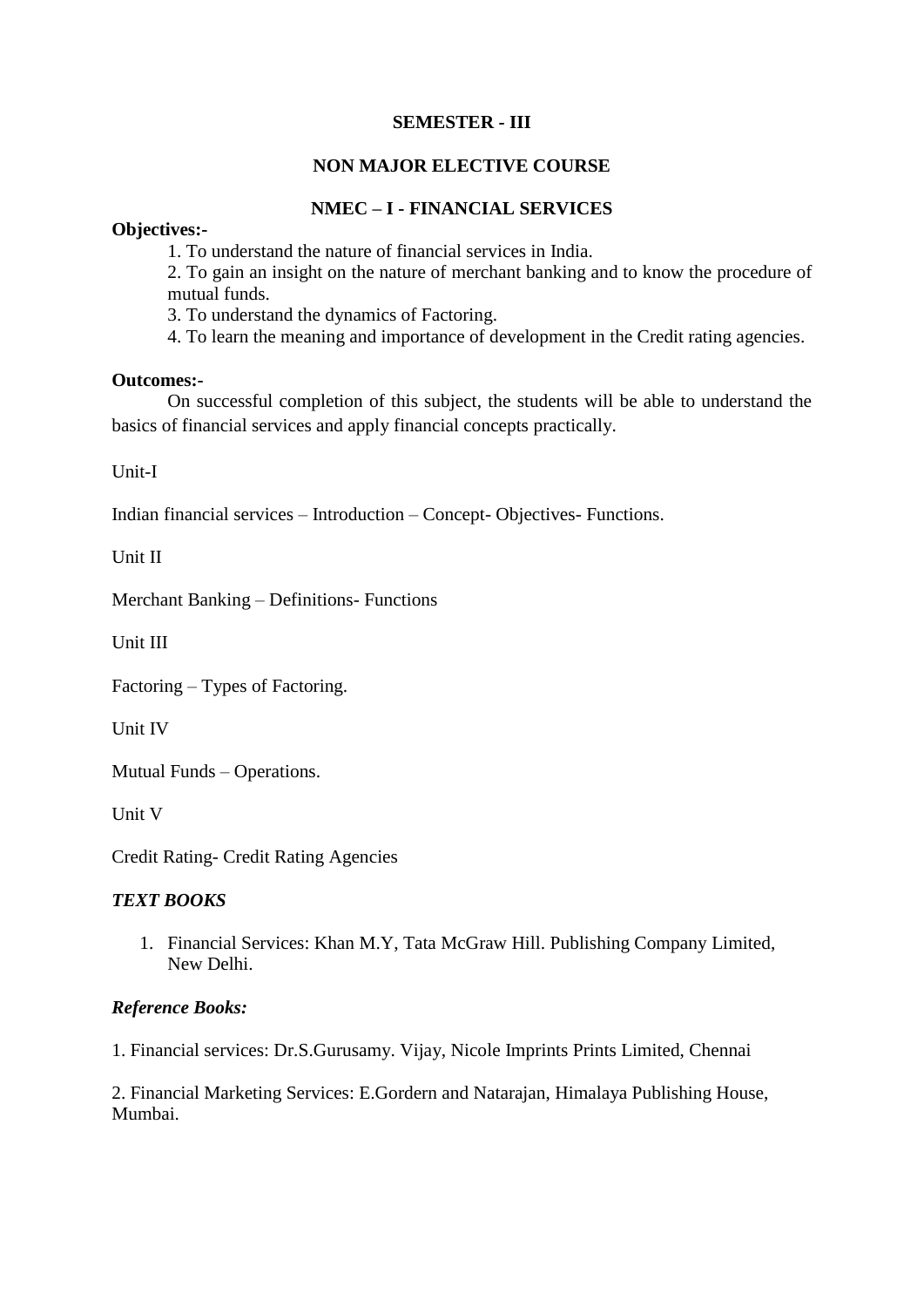### **CORE VII - COMPANY LAW & SECRETARIAL PRACTICE – II**

#### **Objectives:-**

1. To enlighten the students on the Provisions governing the Company Law and company secretaries act.

2. To make the students aware of the recent amendments to Companies Act.

3. To enhance knowledge about the company meetings.

3. To know the procedures for winding up of company and duties of secretary in all the stages.

#### **Outcomes:-**

On successful completion of this subject, the students will be able to understand the procedure for incorporation of a company, analyzing the sources of raising capital and gain knowledge relating to role and importance of company secretary as a key managerial personnel.

#### UNIT I

Members and Shareholders - who can become a Member – How to become a Member – cessation of Membership – Rights and liabilities of Members- secretarial duties relating to maintenance of register of members.

#### UNIT-II

Directors – Definition – Appointment of Directors – Position of Directors – Number of Directorships – Share Qualification – Disqualifications – Powers, Duties and Liabilities of Directors – duties of company secretary regarding board meetings.

#### UNIT III

Company Meetings: Meetings of Shareholders – Meetings of Board of Directors – Resolutions: Ordinary, Special and Resolutions Requiring Special Notice – Quorum- Proxies – E-voting and Ballot - Minutes – secretarial duties.

#### UNIT IV

Winding up: Winding up and dissolution; Methods of winding up  $-$  Circumstances for winding up; winding up procedures; Secretarial duties for each method of winding up.

#### UNIT V

Liquidators rights and powers – Appointment of committee of inspection. Position of Company Secretary in liquidation.

#### *TEXT BOOKS:*

1) Company Law and Secretarial practice - N.D.Kapoor. 2) Company secretarial practice – P.K.Ghosh and Dr.V.Balachandran.

## *REFERENCE BOOKS:*

1) Company law –Avtarsingh

2) Principles of company Law- M.C.Shukla and S.S.Gulshan

3) Secretarial Practice – M.C.Kuchhal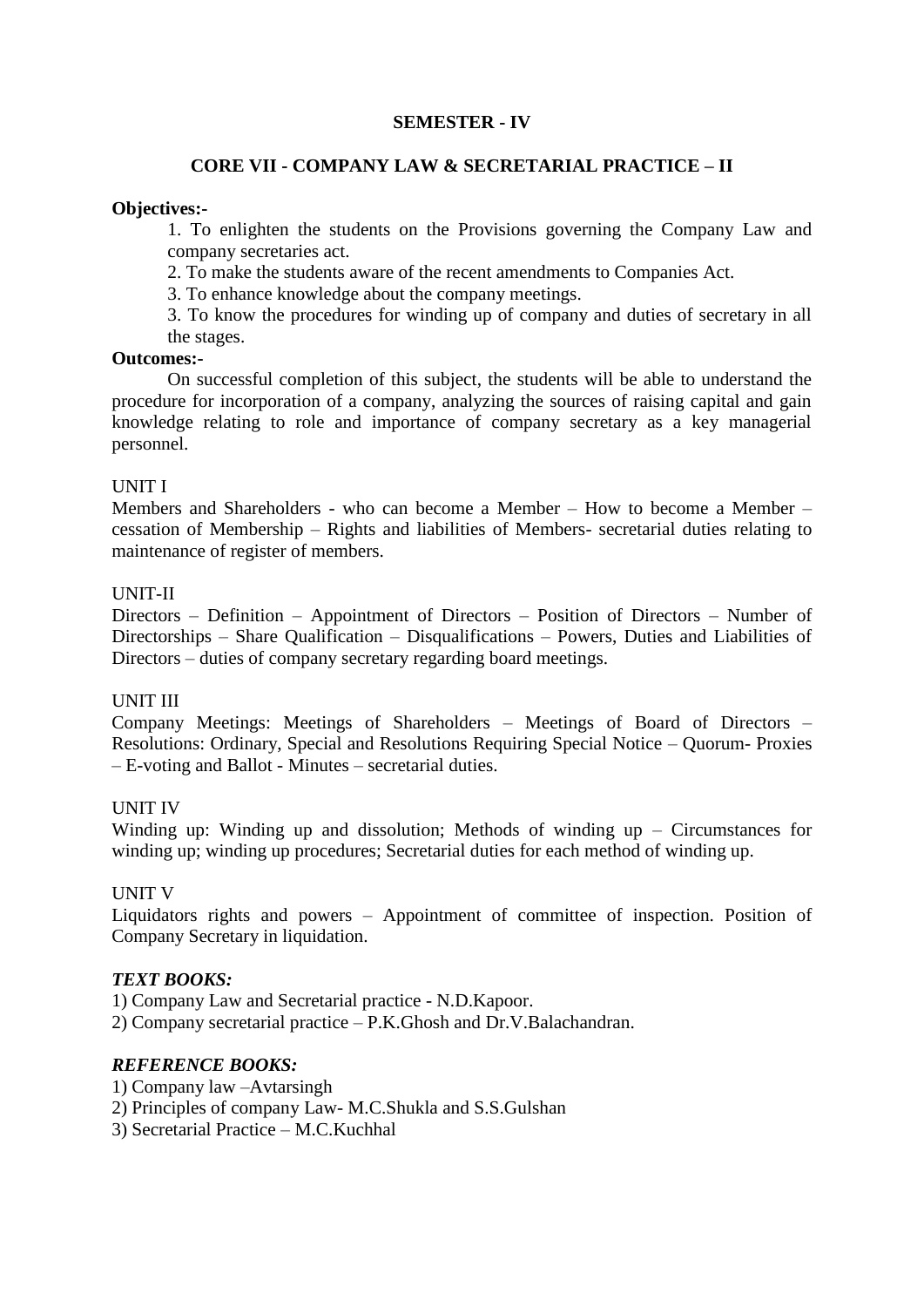## **CORE VIII - CORPORATE ACCOUNTING – II**

#### **Objective:-**

- To impart knowledge on corporate accounting methods.
- To enable the students to understand the procedures of accounting.
- To enable them to develop skills in the preparation of liquidators final statements of accounts and Consolidate Balance sheet.
- To prepare the Banking Company accounts.
- To know the preparation of Insurance company accounts.

#### **Outcomes:-**

On successful completion of this subject, the students will be able to have a solid foundation regarding amalgamation, absorption, accounts of holding company, banking company, insurance company and liquidator's final statement of accounts.

#### UNIT-I

Amalgamation- Absorption and External Reconstruction of Companies (Simple problems only)

UNIT-II Accounts of Holding Company – Consolidated Balance Sheet

UNIT-III Liquidator's Final Statement of Accounts

UNIT – IV Accounts of Banking Company

UNIT – V Accounts of Insurance Company

## **Note: Problem 80% and Theory 20% respectively**

#### *Text books:*

1) Reddy T. S. and A.Murthy - Corporate Accounting (Edition 2016, Margham Publications, Chennai 2) Pillai.R.S.N, Bagavathi and Uma.S, Fundamentals of Advanced Accounting, Third

Revised Edition 2014,S.Chand& Company Private Limited, New Delhi.

#### *Reference books:*

1. Gupta R.L. and Radhaswamy 2009.Advanced Accountancy.13th Revised Edn.Sultan Chand & Sons, New Delhi.

2. Jain, S.P. and Narang, K.L. 2014. Advanced Accountancy.20th Edn.Kalyani Publishers, Ludhiana 3.Arulanandam, M.A. and Raman, K.S. 2009. Advanced Accounting. 6th Edn.Himalaya Publishing House, Mumbai.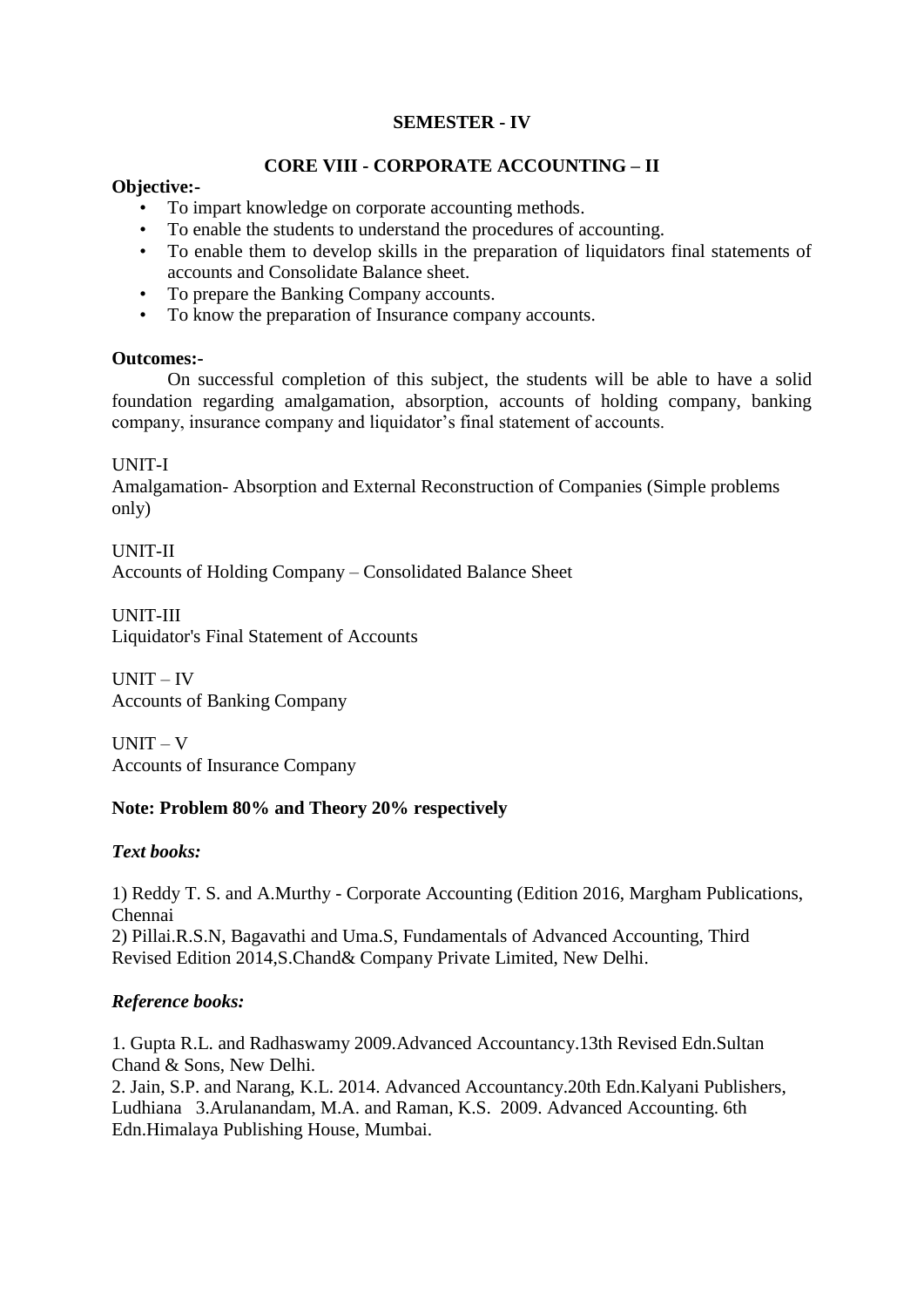## **CORE IX - INDUSTRIAL LAW**

#### **Objectives:-**

1. To enlighten the students on the Provisions governing the Industrial Law.

2. To make the students aware of the recent amendments to Industrial Law.

3. To enhance knowledge about the Factories Act, Workmen compensation Act, and Industrial Dispute Act.

3. To know the procedures for registration of a Trade Union and Payment of Wages under the Acts.

#### **Outcomes:-**

On successful completion of this subject, the students will be able to know the judicial setup of labour laws and industrial relation framework.

## UNIT-I

Factories act 1948 – Provision for health, safety and welfare – Working hours – Holidays – employment of young persons and Women – annual leave with wages.

#### UNIT-II

The Industrial Dispute Act 1947 – authorities under the act – conciliation Machinery and adjudication machinery – award – Strike and lock out – Prohibition of strike and lock out in public utility services.

#### UNIT-III

Workmen's Compensation Act 1923- Rules Regarding Compensation – Defenses Available to Employers.

#### UNIT – IV

The Trade Unions Act 1926 – Registration of Trade Union- Rights and Privileges of a Registered Trade union.

#### UNIT-V

The Payment of Wages Act 1936 – Rules for payment of wages – Duration for Wages – Maintenance of registers and records.

#### *TEXT BOOK:*

1. Elements of Industrial Law N.D.kapoor

#### *Reference Book:*

- 1. Industrial Law P.L.Malick
- 2. Labour law P.Arora.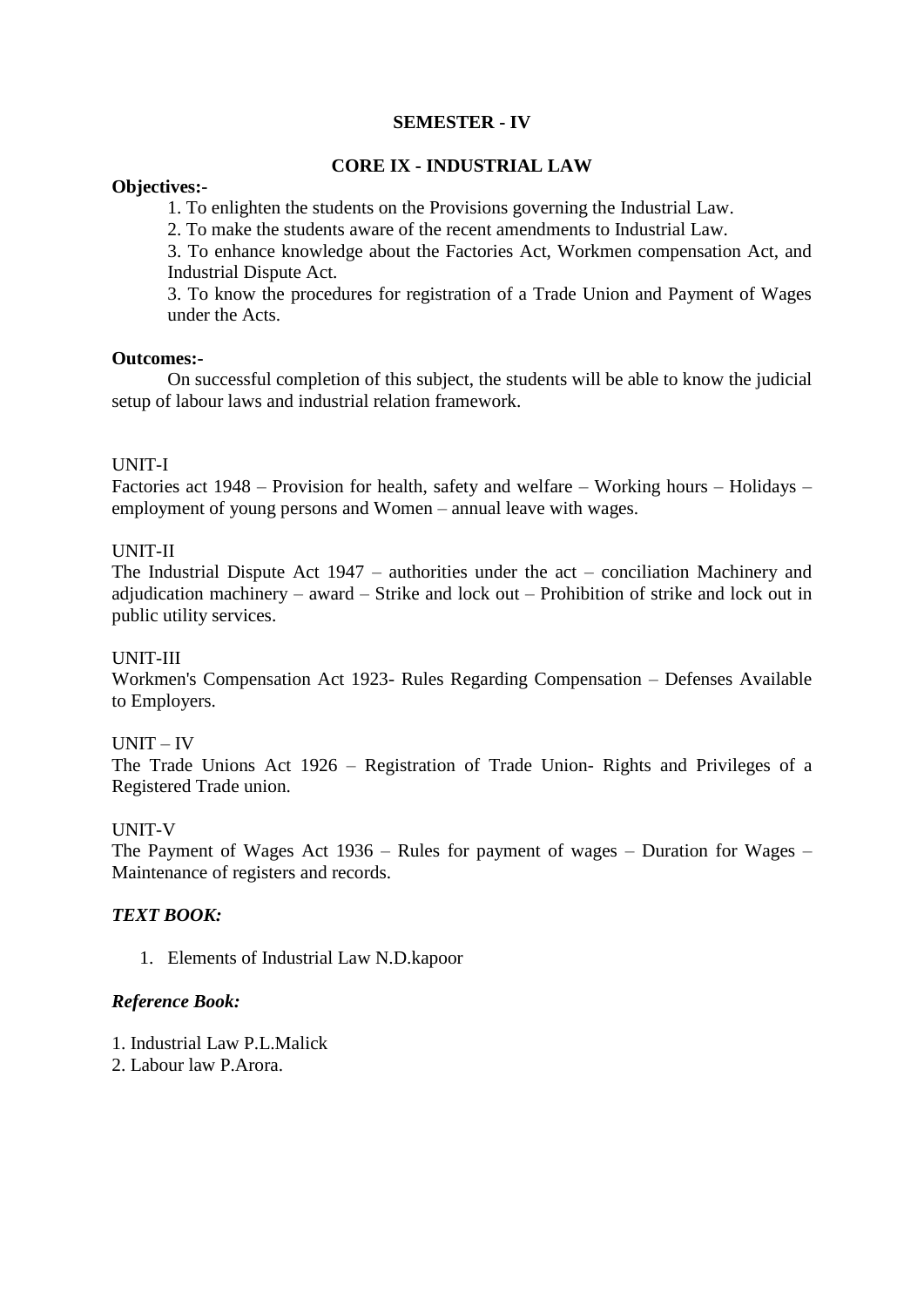## **SKILL BASED ELECTIVE COURSE**

## **SBEC III - INFORMATION TECHNOLOGY IN BUSINESS - II (Theory)**

#### **Objectives :**

- **1.** This paper aims to expose the students on the Applications of Computer in Business
- 2. To enable the students to learn the concepts of MS-Office.

#### **Outcomes:-**

On successful completion of this subject, the students will be able to master the basics of Ms-PowerPoint and Ms-Access in business.

 $IINT - I$ 

Microsoft PowerPoint: Basics – Using Text – Adding Visual Elements – Charts and Tables – Drawing – Clipart – Sounds – Animation – Apply Time Transitions to Slides - Menus, Toolbars and Navigation in Power Point.

UNIT – II

Working with PowerPoint: Slide Sorter – Date and Time – Symbol – Slide Layout – Font – Slide Colour Schema – Macros – Custom Animation.

UNIT – III

Microsoft Access: Database Overview- Creating Database – Creating database through Table Wizard – Modifying Table.

UNIT –IV

Creating a Table – Rename Columns – Saving the Database – Relationships - Forms.

UNIT – V

Filtering and Querying Tables – Creating Reports and Mailing Labels – Sharing Information between Applications.

## *TEXT BOOKS*

## **1.Sanjay Saxena , "MS-Office 2000", Vikas Publishing House Private Ltd.**

**2. Timothy J.O'Leary and LindaiO'Leary , " MS-Office ", IRWIN/McGraw Hill**.

#### *Books for Reference:*

1.Computer application in business: R. Parameswarwn, S.Chand& Company ltd., Fifth Edition 2006.

2. Complete reference on MS Office – Deitel&Deitel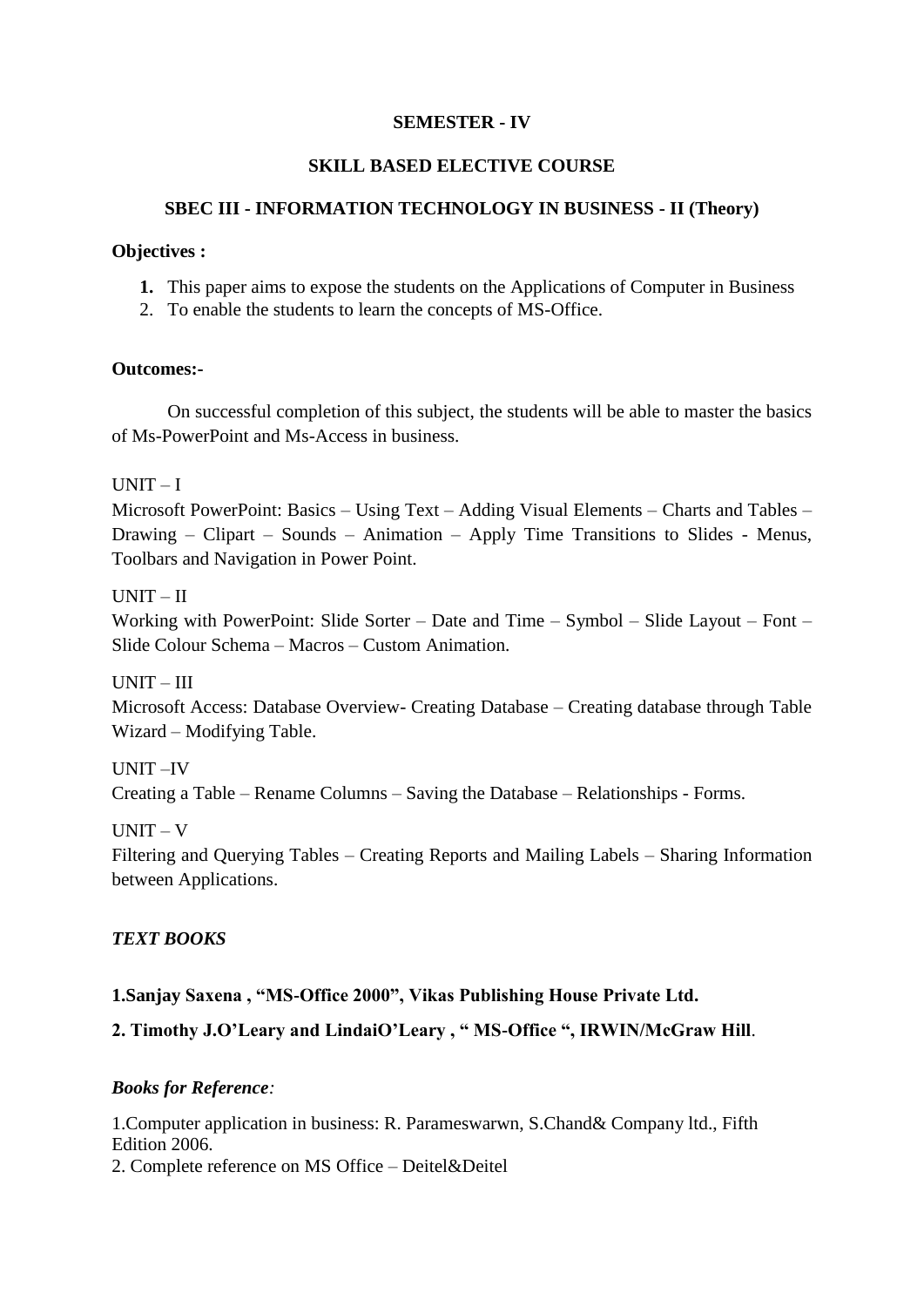## **SKILL BASED ELECTIVE COURSE**

## **SBEC - IV - INFORMATION TECHNOLOGY IN BUSINESS - II (Practical)**

### **Objectives :**

- **1.** This paper aims to expose the students on the practical Applications of Computer in Business
- 2. To enable the students to learn the concepts of MS-Office.

#### **Outcomes:-**

On successful completion of this subject, the students will be able to master the basics of Ms-PowerPoint and Ms-Access in business.

## **MS PowerPoint**

1. Design slide for a product of your choice, includes the picture of the product and demonstration and working (minimum three slides)

2. Prepare an organization chart for a company.

3. Create a show projecting the activities of your department during the academic year.

#### **MS Access**

1.Create a Student database with the following Tables :

- i). Students Personal Details
- ii). Students Mark Details Perform the following :
	- a). Relate the Tables
	- b). Create a query to the students passed in all subjects.
	- c). Create a form and report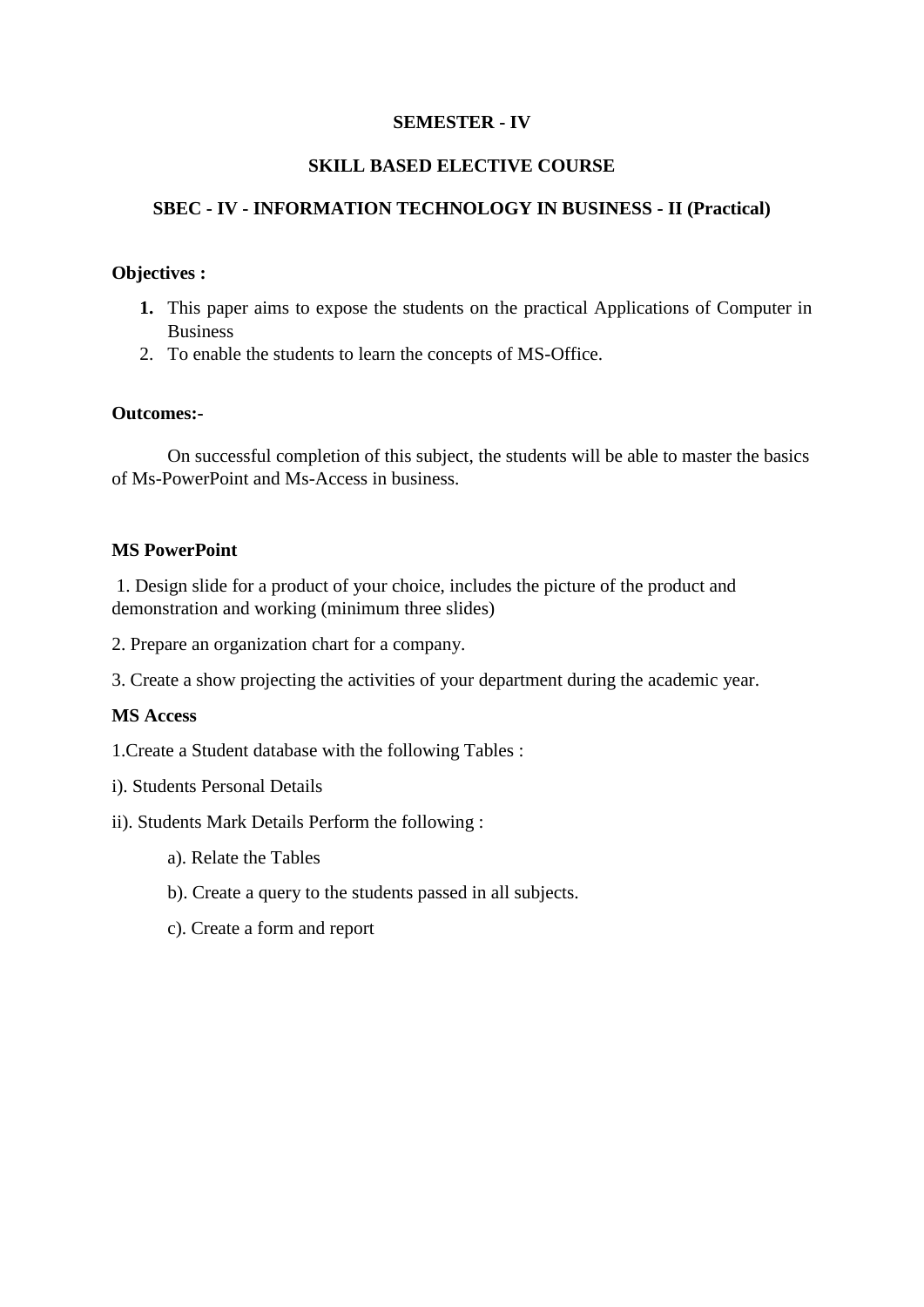## **INTERNSHIP TRAINING**

- The students are expected to have a practical training in any business unit or undertaking to enable them to acquaint himself / herself with the procedure, practice and working of companies.
- Each student should undergo industrial training for a minimum period of two weeks during the third semester vacation.
- He / She shall undergo the above training in the institutions like banks, insurance companies, mutual funds, private and public limited companies, industries and financial institutions covering the aspects of Secretarial Practices, Company Law and Practices, Auditing, Income tax filing and Accounting procedures.
- Students may make their own arrangements in fixing the companies for candidates should submit a report in not less than 25 type written pages.
- Candidates should submit the attendance certificate from the institution for having attended the training for 2 weeks.
- The training report shall be prepared by the students under the supervision of the faculty of the department.
- The industrial training report must contain the following:
	- Cover page.
	- Copy of training certificate.
	- Profile of the business unit.
	- Report about the work undertaken by them during the training period.
	- Findings and Conclusions.
- Practical Viva Voce examination will be conducted with internal & external examiners at the end of the fourth semester and the credits will be awarded.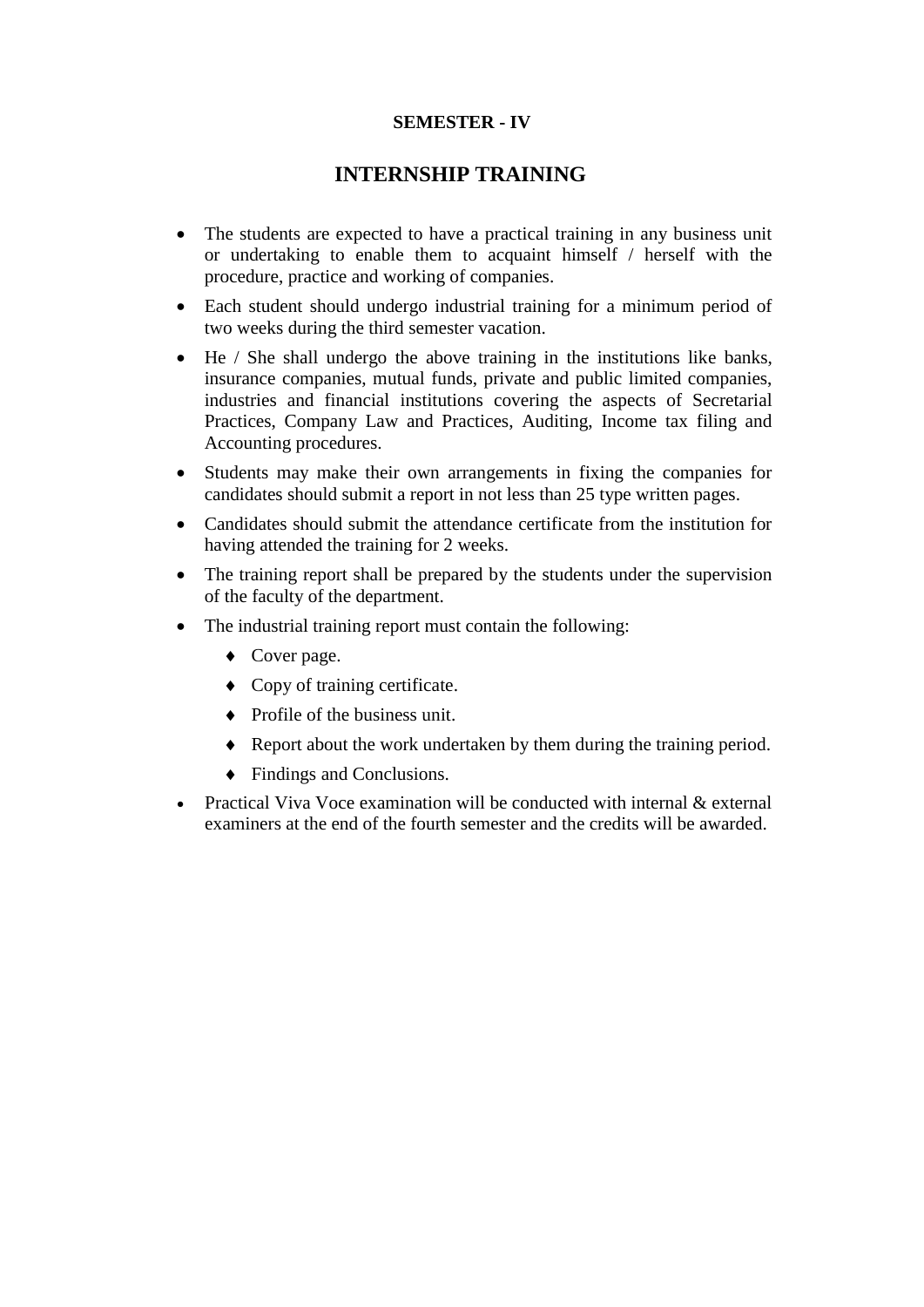## **NON MAJOR ELECTIVE COURSE**

## **NMEC – II - HUMAN RESOURCE MANAGEMENT**

#### **Objectives:-**

- To acquaint students with the techniques and principles to manage human resource of an organisation.
- To impart knowledge on the recruitment & selection process.
- To enable them to know the training methods.

#### **Outcomes:-**

On successful completion of this subject, the students will be able to effectively manage the human resource functions.

UNIT –I Introduction – Meaning – Definition of HRM and HRD

Unit –II Scope and Importance of HRM

Unit- III Recruitment- Sources.

Unit IV Selection Process- Types of Interviews

Unit V Employees Training

#### *Text Book:*

1. Human Resource Management – J.Jayasankar, Margham Publications.

#### *Reference Books*

- 1. Personal Management: C.B. Mamoria&S.V.Gankar, Himalaya Publishing House, Mumbai
- 2. Human Resource Management: SasiK.Gupta, Rosy- Joshy, Kalyani Publications
- 3. Human Resource Management and Human Relation: P.C. Micheal Himalaya publication.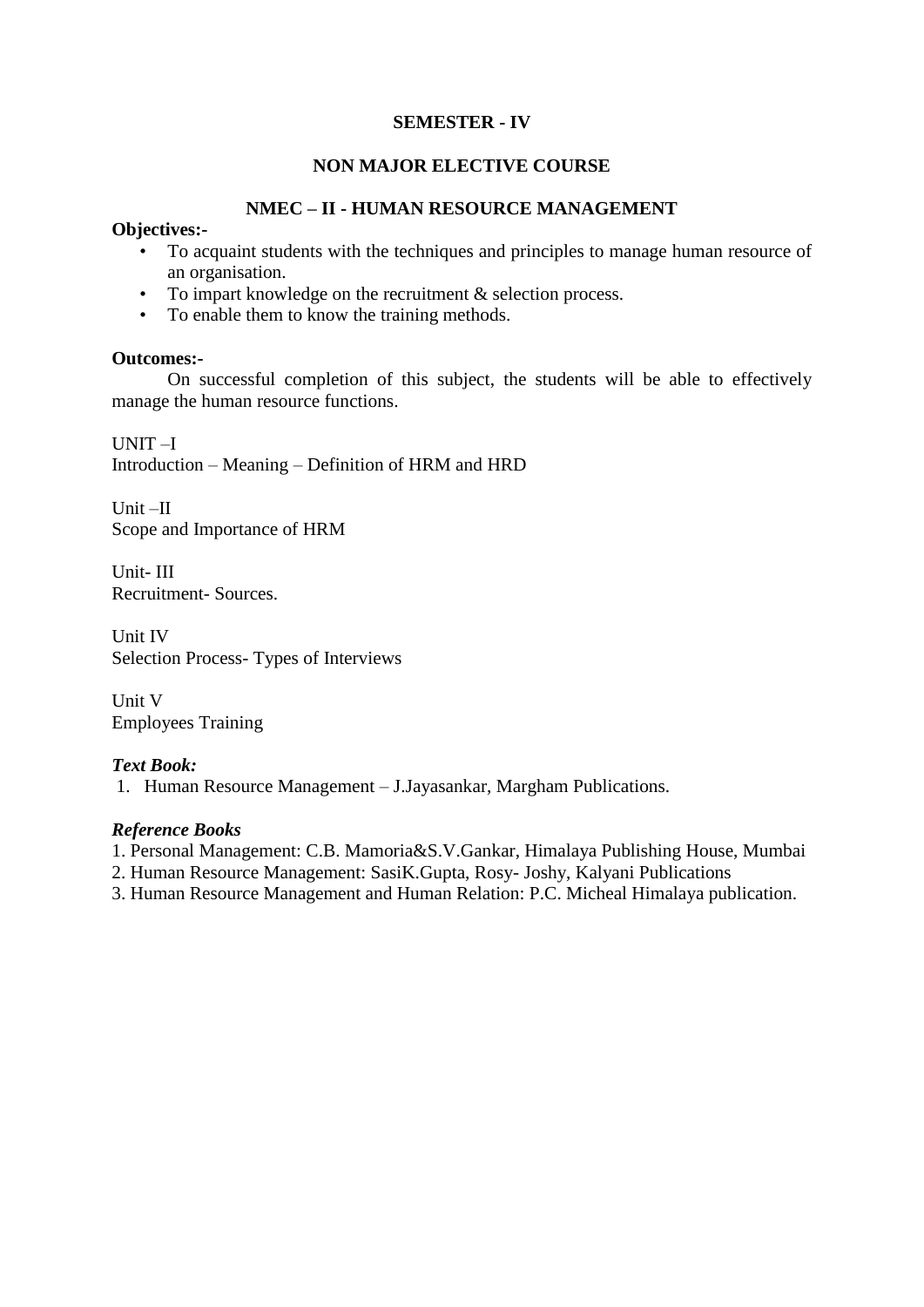### **CORE X - AUDITING**

#### **Objectives:-**

1. To understand the nature of present day auditing in India.

2. To gain an insight on the nature of auditing practices and to know theprocedure for auditing.

3. To understand the dynamics of auditing transactions of variousinstitutions.

4. To learn the meaning and importance of developments in the practices ofauditing in India.

#### **Outcomes:-**

On successful completion of this subject, the students will be able to have a basic understanding of auditing standards, reporting and methodology of auditing.

#### UNIT I

Introduction – Meaning – Features – Objectives – Advantages of Auditing – Materiality in Auditing – Classifications of Audit – Techniques of Auditing.

### UNIT II

Audit Programme – Audit Note Book – Working Paper – Audit Planning - Engagement of an Auditor for Audit Work – Internal Control – Objectives of Internal Control – Forms of Internal Control – Merits and drawback of Internal Control – Internal Audit – Features – Objectives – Advantages of Internal Audit – Distinction Between Internal Control and Internal audit.

#### UNIT III

Meaning – Definition – Objective – Requisites of a Valid Voucher – Types of Vouching – Vouching of Cash Transaction – Vouching of Trade Transactions- Verification – Objects of Verification – Principles of Verification – Verification and Valuation of Assets – Verification of Liabilities.

#### UNIT IV

Auditors of a Company – Appointment – Removal – Remuneration – Qualification and Disqualification of Auditor – Rights, Duties and Powers of Auditor, Liabilities of Auditor – Audit Report – Types of Audit Report – Statutory Report – Matters to be included in the Audit Report.

#### UNIT V

Cost Audit - Management Audit – Process of Management Audit – Human Resource Audit – Environment Audit – Social Audit - Forensic Audit- Computerised Audit – Benefits – Deficiencies – Role of Auditor in Computerised Environment.

#### *Text Books:*

1. Tandon B.N 2015 Practical Auditing, S.Chand& Co, New Delhi

2. Sundar K. and Paari, 2016 Auditing Vijay Nicole, Imprints Private Ltd, Chennai, 2015

#### *Reference Books:*

- 1. Saxena, R.G. 2016 Principles of Auditing, Himalaya Publishing House, New Delhi.
- 2. Natarajan, L. 2013. Auditing Chennai: MarghamPublications.Chennai
- 3. Pagar, D. 2016. Principles and Practice of Auditing (14 ed.).: Sultan Chand & Sons.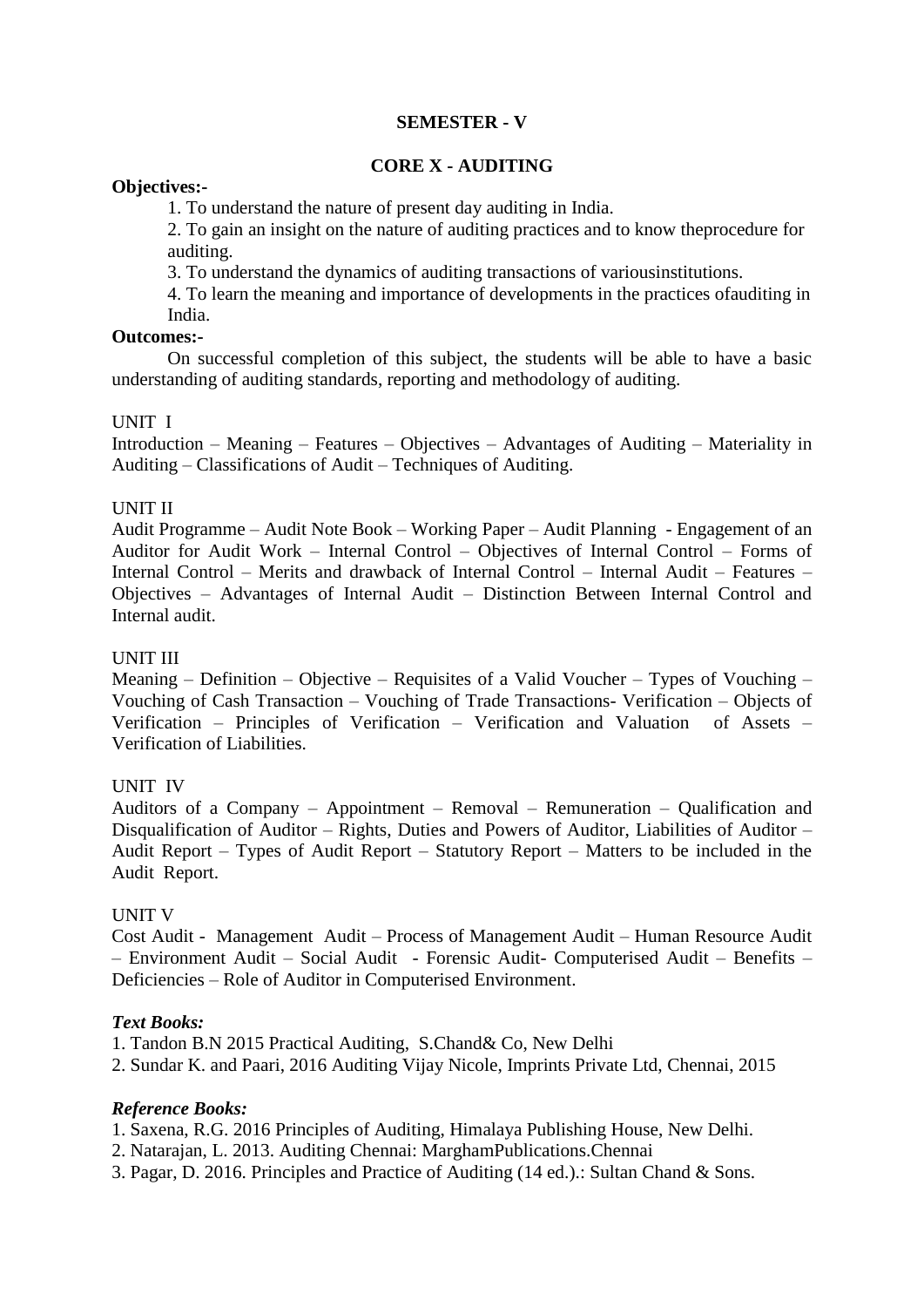## **CORE XI - COST ACCOUNTING**

#### **Objectives:-**

- To keep the student conversant with the ever enlarging frontiers of Cost Accounting Knowledge.
- To enable the students to be aware of meaning and elements of cost.
- To enable the students to be aware of how to account Labour and overheads cost as an element of total cost.
- To enable the students to be aware of process costing as a methods of costing and its application.
- To enable the students to be aware of practice of costing methods and accuracy of cost sheet.

## **Outcomes:-**

On successful completion of this subject, the students will be able to imbibe conceptual & practical knowledge regarding elements of cost and cost a/c.

## UNIT-I

Cost Accounting – Definition, Meaning and Objectives – Advantages, Distinction between cost and Financial Accounting. Elements of cost and preparation of cost sheet

## UNIT-II

Materials: Inventory Control – Economic Ordering Quantity – Maximum, Minimum and Reordering levels. Methods of pricing material issues (FIFO, LIFO, Average cost)

## UNIT-III

Labour: Importance of labour cost – Various methods of Wage Payment – Incentives schemes.

## UNIT-IV

Overhead: Allocation and Apportionment – Redistribution summary (secondary) – Machine Hour rate.

## $IINT - V$

Operating costing (Transport costing only) &Process Costing (Excluding Inter-Process Profit and Equivalent Production)

#### *TEXT BOOKS:*

- 1. Cost Accounting Reddy.T.S. andHari Prasad Reddy.Y
- 2. Cost Accounting R.S.N.Pillai and V.Bagavathi

## *Reference Book :*

- 1. Cost Accounting,Maheswari S.N
- 2. Cost Accounting,Iyengar S.P
- 3. Cost Accounting, Nigam and Sharma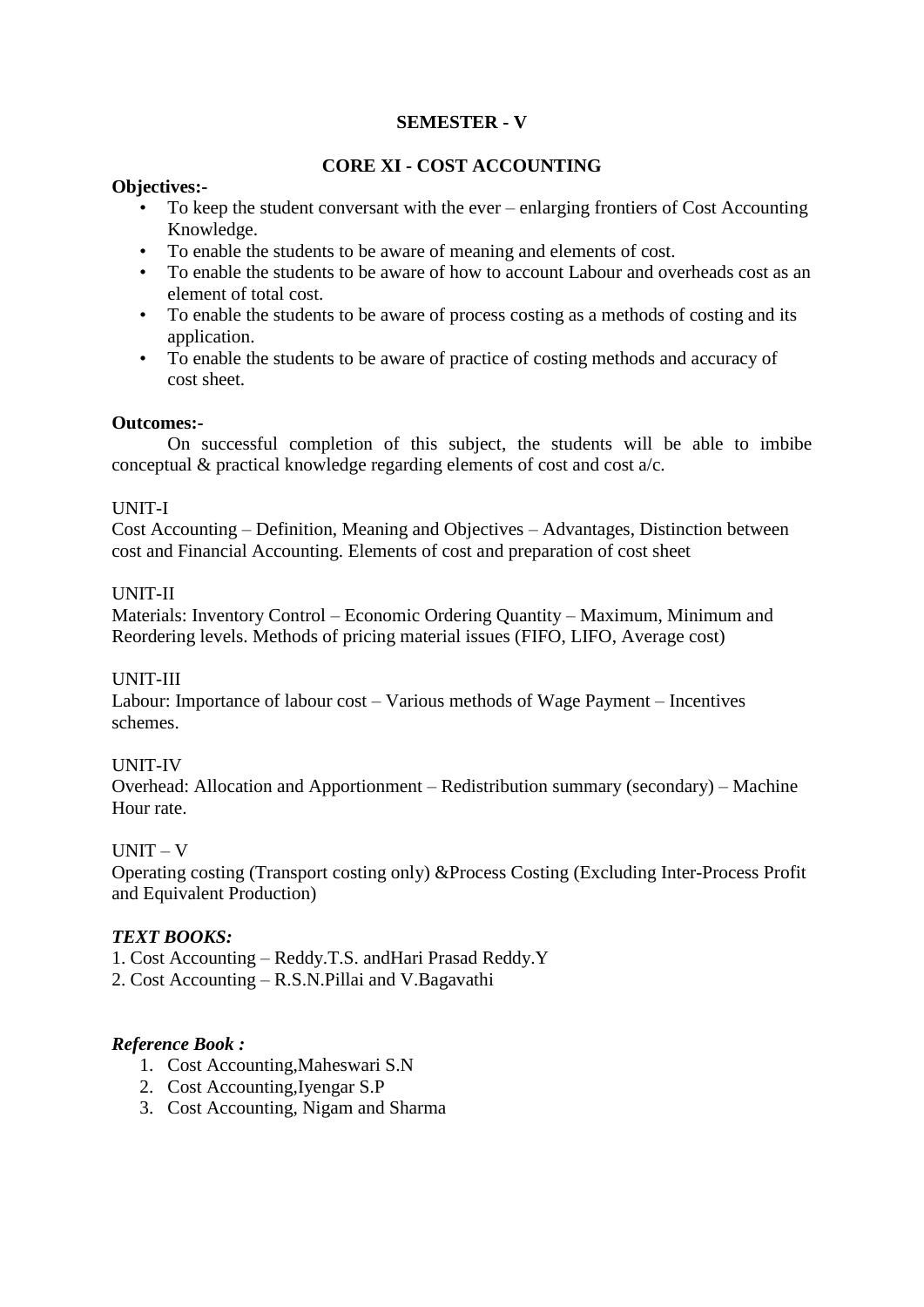## **CORE XII –FINANCIAL MANAGEMENT**

#### **Objectives:-**

- To enable the students to know the principles and practices of managing the finance.
- To learn about the decisions and processes of financial management in a business firm.
- To make the students about the regular and adequate supply of funds to the firm.
- To determine the working capital and cash management of the firm.
- To plan for receivable and inventory management.

#### **Outcomes:-**

On successful completion of this subject, the students will be able to demonstrate an understanding of the overall role and acceptance of finance function and basic financial management.

## UNIT-I

Meaning of Business finance – Objective of financial Management – Functions of financial management - Scope and importance – financial planning – Process, Importance and factors determining financial planning.

#### UNIT-II

Working Capital management – Need – types – Determinants of working capital – Forecasting of working capital requirements

### UNIT-III

Cash management – Motives of holding cash– Stages in cash management: Cash planning, Collection and disbursement of cash, Optimum cash balance – Boumul model – Investment of surplus cash.

#### UNIT-IV

Leverage – Meaning, significance and types – Operating leverage – Financial leverage – Combined leverage – Dividend policy – Determinants of dividend policy – Forms of dividend – Stock dividend – Bonus issue – Stable dividend.

#### UNIT-V

Receivables management – Objectives – Factors influencing size of receivables.

Inventory management – Meaning – Types of inventory – Purpose of holding inventory – Excess or inadequate inventory – EOQ – Levels of stock: reorder level, minimum level and maximum level – Techniques – ABC, VED,FSN and HML analysis.

## *Text book:*

- 1. Principles of Financial Management, S.N.Maheswari
- 2. Financial Management by R.Ramachandran&R.Srinivasan Sriram publication, Trichy

## *Reference Book:*

- 1. Financial Management S.C.Kuchhal
- 2. Dr.V.R.Palanivelu. Financial Management, S.Chand&Sons Ltd, New Delhi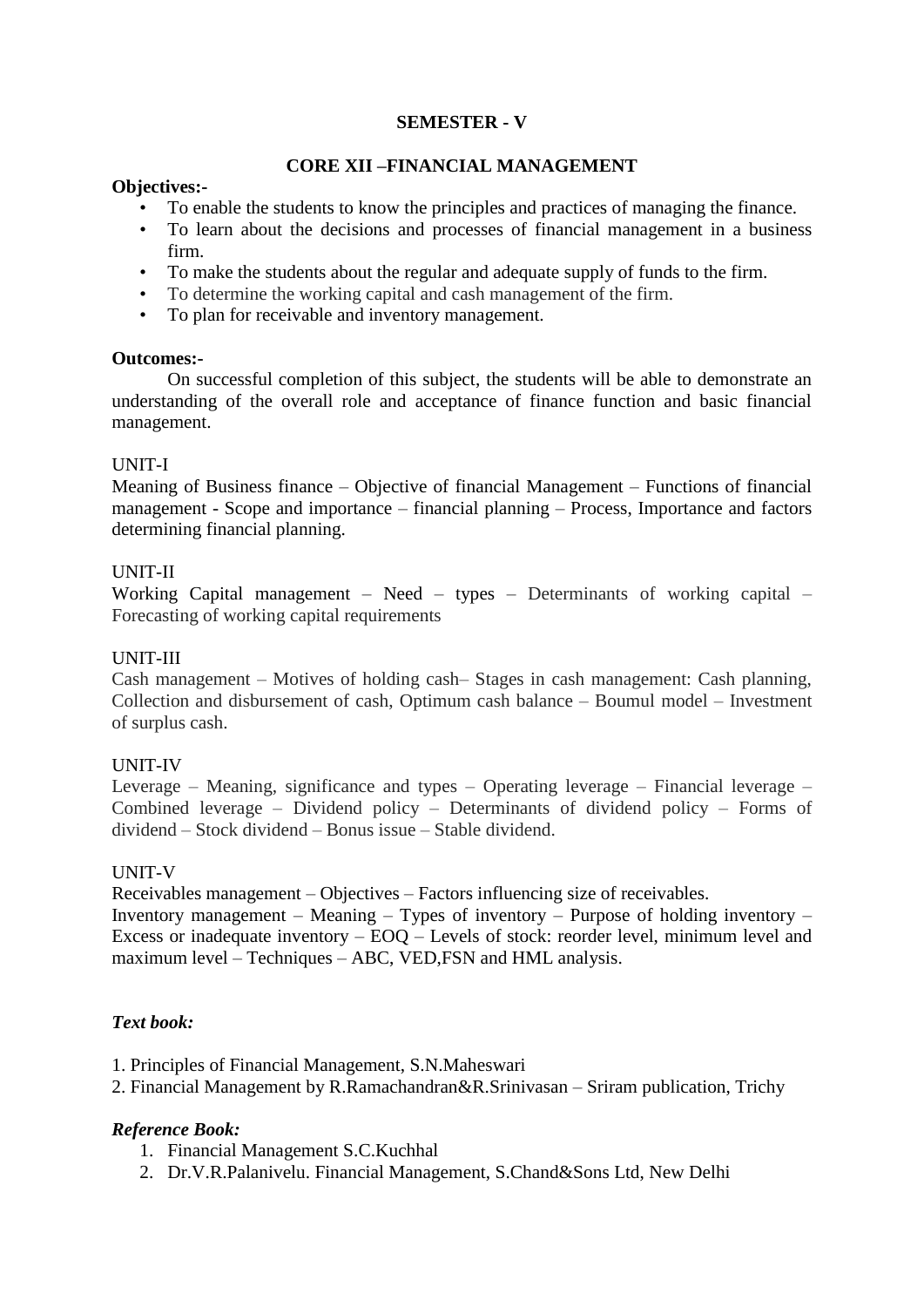## **CORE XIII - INCOME TAX LAW AND PRACTICE - I**

#### **Objectives:-**

- To enable the students to know the provisions of the Income tax laws.
- To understand the concept of Income tax.
- To describe how to arrive taxable salary, House property, Capital Gain and Business/Profession

#### **Outcomes:-**

On successful completion of this subject, the students will be able to acquire complete knowledge of basic concepts of income tax and computation income under various heads.

#### UNIT-I

Basic concepts – Definition – Previous year – Assessment year – Person – Assessee – Income – Total Income – Casual income – Residential status and incidence of tax - incomes exempt under Section 10

#### UNIT-II

Income from Salary – Basis of charge – Different forms of salary – allowances – gratuity – pension – perquisites and their valuation – deduction from salary – computation of taxable salary .

#### UNIT-III

Income from House Property - basis of charge – determination of GAV and NAV – income from let – out property – deductions – computation of House property income.

#### UNIT – IV

Income from Business and Profession- basis of charge – methods of accounting – deductions – allowable expenses and disallowable expenses – computation of taxable business income.

#### UNIT – V

Income from Capital Gain - basis of charge – methods of accounting – deductions – computation of taxable capital gain.

#### **Note: Problem 80% and Theory 20%**

#### *Text Books Recommended:*

- 1) Dr.T.S.Reddy&Dr.Hariprasad, Income tax law and practice, Margam publications, Chennai
- 2) Hariharan Income tax law and practice.

#### *Reference books:*

1. DinkarPagare, Direct Tax – Sultan Chand publishers, New Delhi.

- 2. Gaur and Narang, " Income Tax Law and Practice" Kalyani Publishers, New Delhi
- 3. Dr. A. Murthy, Income Tax Law and Practice Vijay Nichole Publications, Chennai.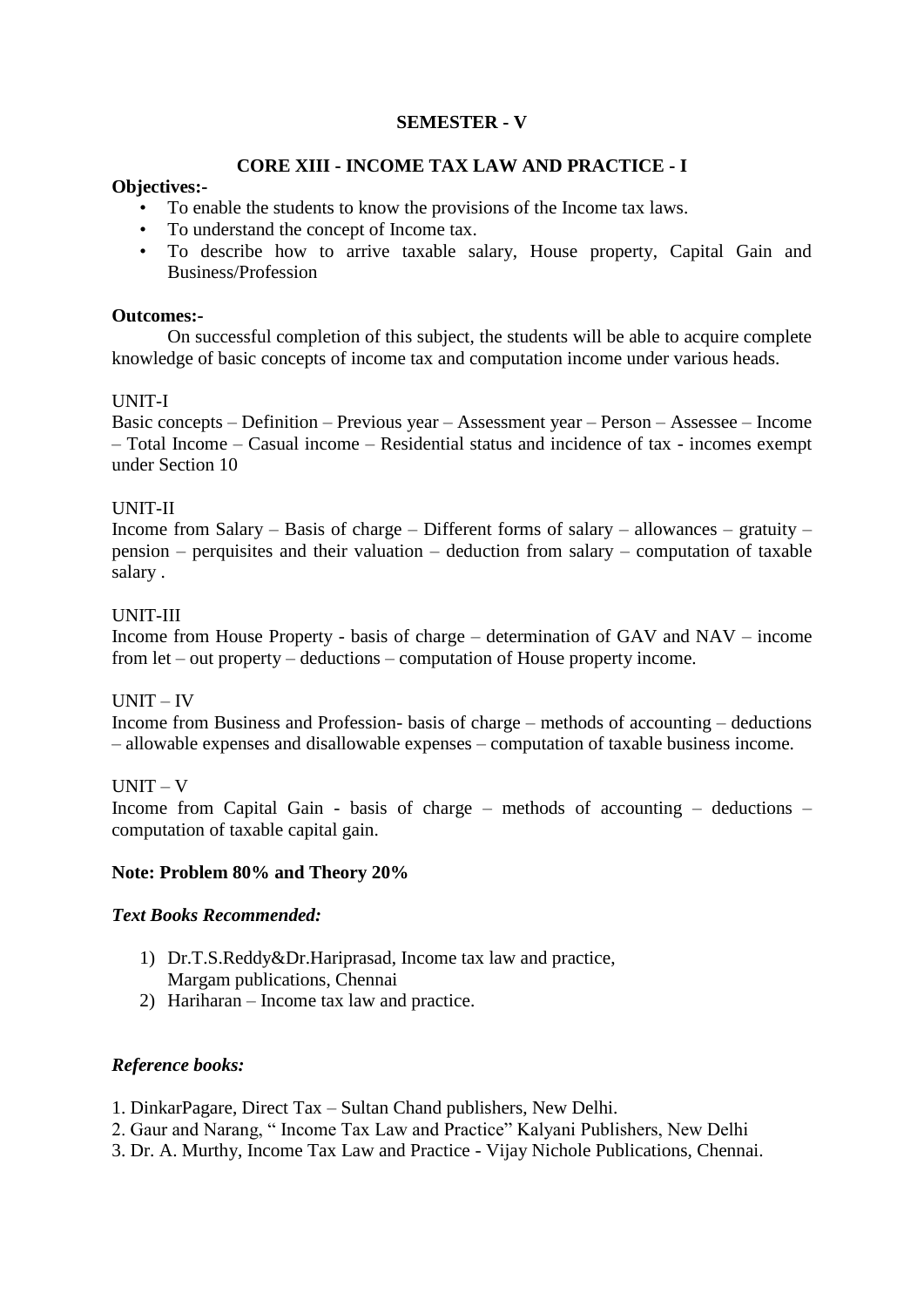## **ELECTIVE II - COMPUTER ORIENTED ACCOUNTS USING TALLY WITH GST (THEORY)**

## **Objectives:-**

- To enable the students to know the Tally with GST
- To familiarise the Structure of GST
- To familiarise the students with the background and the terminologies of GST in India.

## **Outcomes:-**

On successful completion of this subject, the students will be able to exibit professional competence in the practical compliance of GST.

## UNIT-I

Features of Tally screen, Accounts info Menu – Inventory Menu – Display Menu – Accounting concepts – Company Creation – Auto Selection of company

## UNIT-II

Accounts configuration: Top Middle – Part, Bottom – Part of Features screen, General Configuration – Accounts / Inventory info Configuration – Printing Configuration –voucher entry configuration

## UNIT-III

MIS Reports – Display: Ratio analysis – Cash & funds Flow – Purchase bills Pending – Sales bills Pending – Exception Reports.

## UNIT-IV

Maintenance: Bank Reconciliation – Entering Bank Data Balance as per bank – Voucher Wise Reconciliation – Reports Format – bank Reconciliation Statement. House Keeping: Backup – Restore – Ledger.

## UNIT-V

Security : Password – Security Control – Types of Security – Creation New Security Level – User & Password - Tally Audit – Vouchers – ledger. Goods and Services Tax (GST):

Activating Tally in GST - Setting Up GST (Company Level, Ledger Level or Inventory Level) - GST Taxes & Invoices - SGST, CGST & IGST

## *Reference Book:*

- 1. Implementing Tally, A.K. Nandhini, K.K. Nandhini, BPB Publication,
- 2. GST Law and Practice-SS Gupta
- 3. Dr.P.Rizwan Ahmed, Tally ERP 9, Margham Publications, 2016.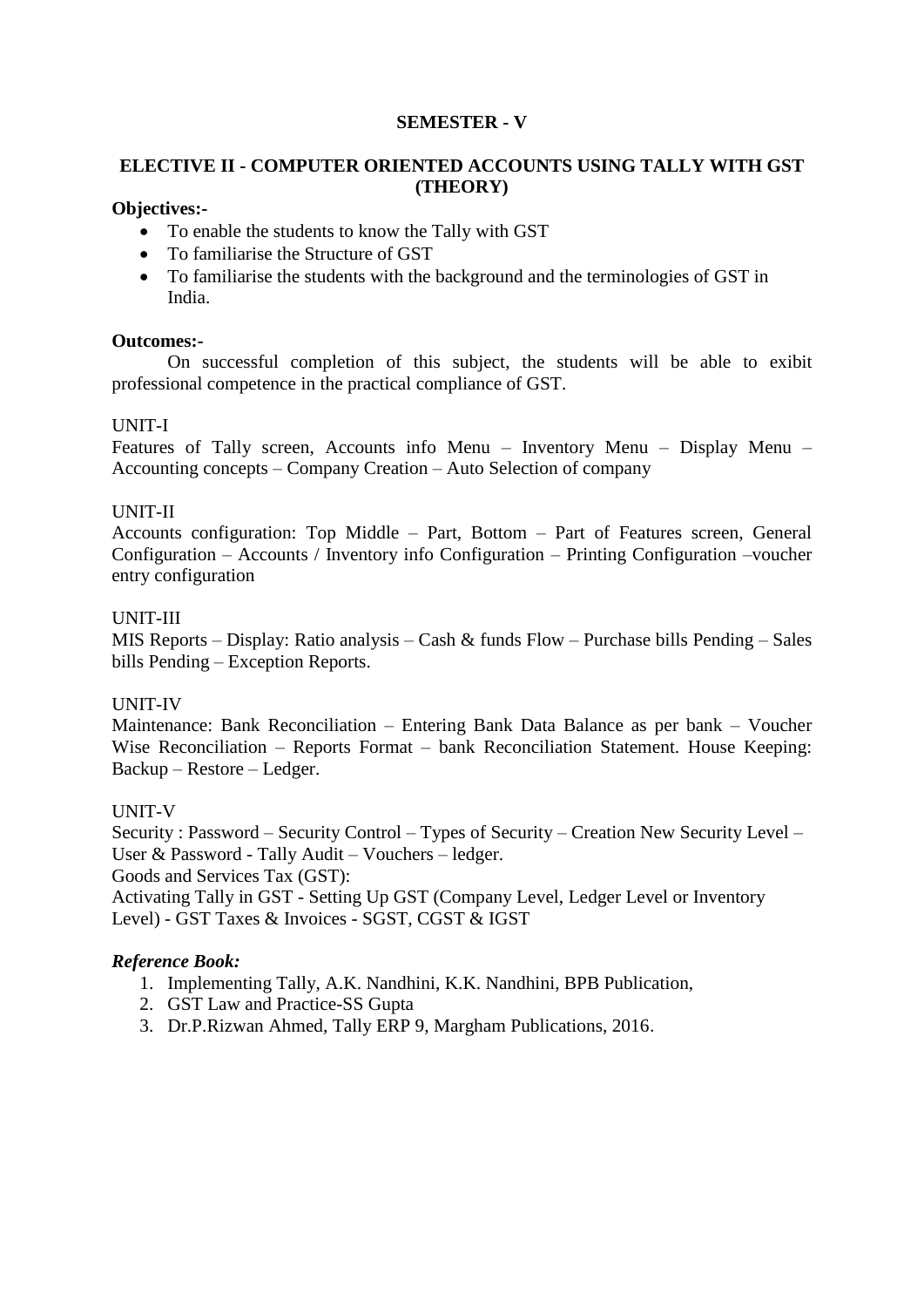### **SKILL BASED ELECTIVE COURSE**

## **SBEC V - COMPUTER ORIENTED ACCOUNTS USING TALLY WITH GST (PRACTICAL)**

#### **Objectives:-**

- To enable the students to know the Tally with GST
- To familiarise the Structure of GST
- To familiarise the students with the background and the terminologies of GST in India.

#### **Outcomes:-**

On successful completion of this subject, the students will be able to exibit professional competence in the practical compliance of GST.

#### **Practical List**

- 1. Company Creation and Alteration using Tally
- 2. Creating and Displaying Ledger
- 3. Voucher Creation
- 4. Voucher Alteration and Deletion
- 5. Inventory Information Stock Summary
- 6. Inventory Information Godown Creation and alteration
- 7. Final Accounts
- 8. Bank Reconciliation Statement
- 9. Accounting and Inventory Information's
- 10. Bill wise Statements.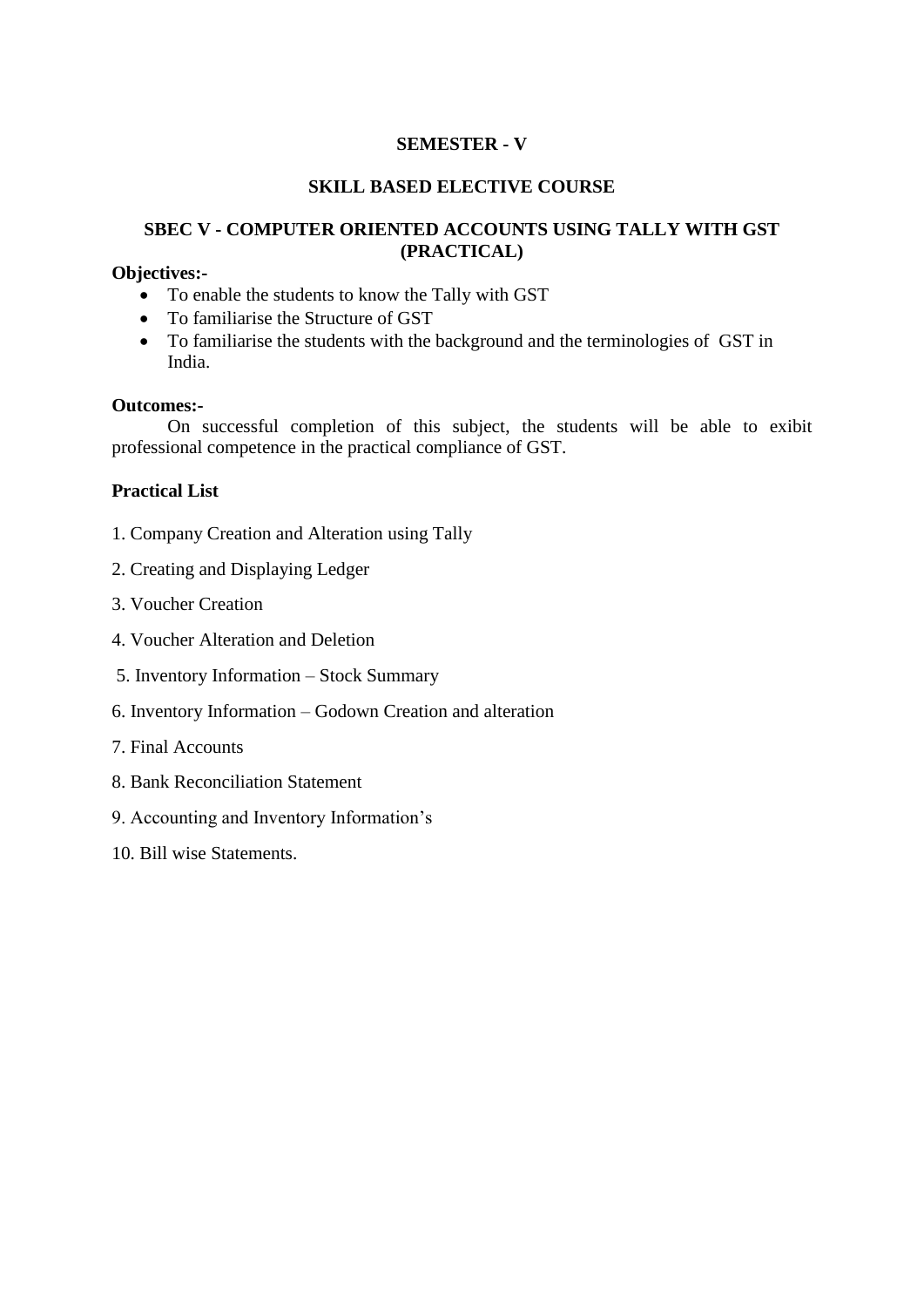## **CORE XIV - ENTREPRENEURIAL DEVELOPMENT**

#### **Objectives:-**

1. To enable the students to understand the concept of Entrepreneurship and to learn the professional behavior of Entrepreneurship.

2. To identify significant changes and trends which create new business opportunities.

3. To analyse the environment for potential business opportunities.

4. To provide conceptual exposure on converting ideas in to an entrepreneurial firm.

#### **Outcomes:-**

On successful completion of this subject, the students will be able to understand the nature & functions of entrepreneur, the successful application of innovations, business ideas and their financial assistance that enable best use of entrepreneurial opportunities.

#### Unit  $-I$

Entrepreneur –Meaning – Types – Qualities of an Entrepreneur – Characteristics, Classifications of Entrepreneur – Factors influencing entrepreneurship – role of entrepreneur in economic development.

#### $Unit - II$

The start-up process, Project identification – selection of the product – project formulation evaluation – feasibility analysis, Project Report.

#### $Unit - III$

Incentives and subsidies – Subsidies services – subsidy for market.

Transport – seed capital assistance - Taxation benefit to SSI - role of entrepreneur in export promotion and import substitution.

 $Unit - IV$ 

MSME – Meaning – Features – role – Problems – Rural entrepreneurship : Meaning – need and problems – Small scale sector in India – objectives and problems of SSI.

 $Unit - V$ 

Financial assistance to entrepreneurs :DIC – SIPCOT – SIDBI – TIIC – NSIC – SIDO – SIDC – KVIC – SIDBI EDII.

#### *Text Book:*

1. Entrepreneurial Development – C.B.Gupta and N.P.Srinivasan

2. Entrepreneurial Development – Gordon and Natarajan.

#### *Reference Book:*

1. Entrepreneurial Development – S.S.Khanka

- 2. Entrepreneurial Development P.Saravanavel
- 3. Entrepreneurial Development S.G.Bhanushali
- 4. Entrepreneurial Development Dr.N.Ramu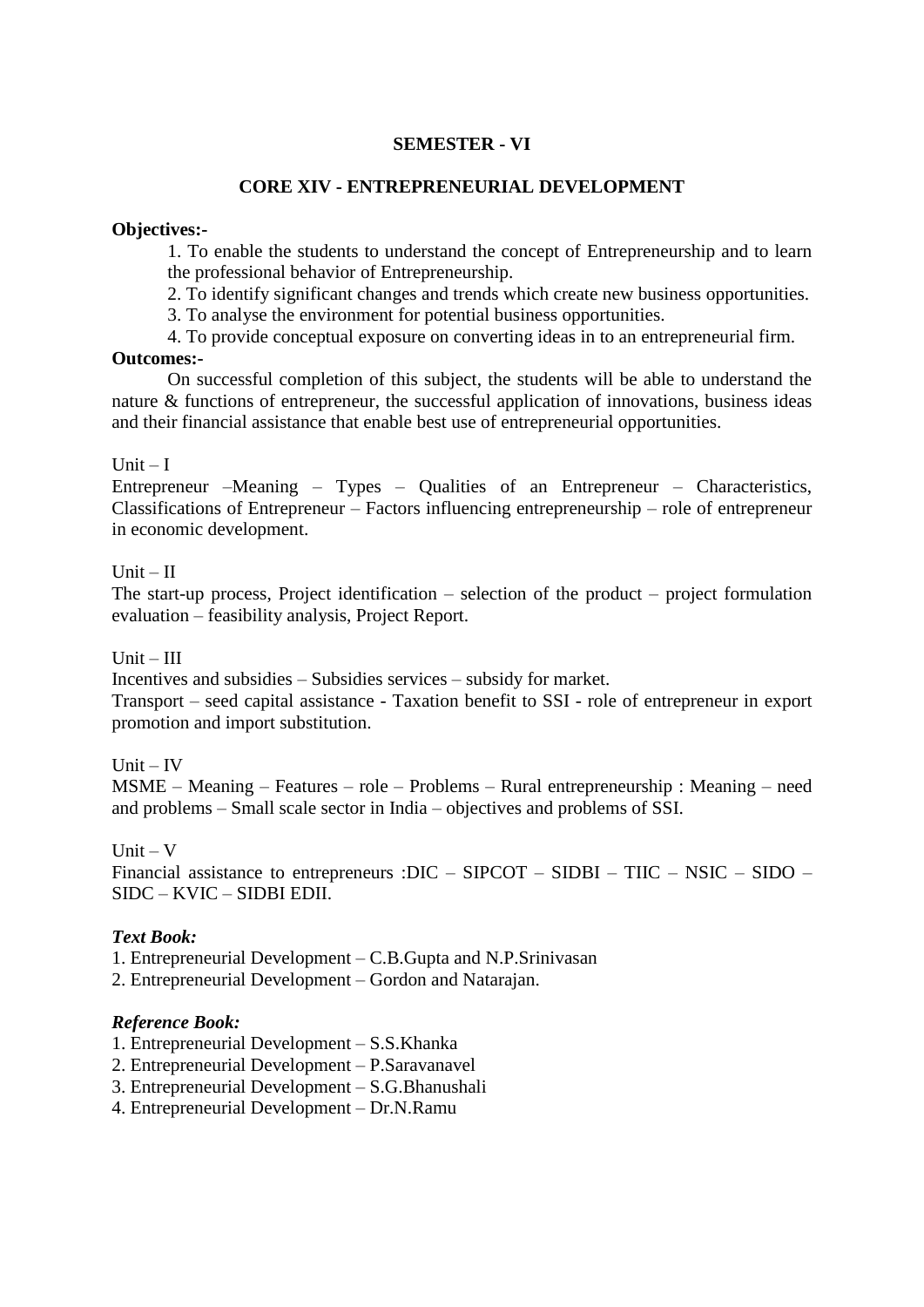## **CORE XV - MANAGEMENT ACCOUNTING**

#### **Objectives:-**

- To enable the students to know the importance of management accounting and its implication in business.
- To understand the concepts of Management Accounting
- To gain knowledge on fund flow and cash flow.
- To know the marginal costing and budgets

#### **Outcomes:-**

On successful completion of this subject, the students will be able to apply management accounting, its objectives and tools in facilitating business decision making.

#### UNIT - I

Management Accounting – definition – Scope and objectives – Advantages – distinction between Financial and Management Accounting

UNIT - II

Ratio analysis – Ratio for liquidity, profitability and Solvency – Utility and limitation of ratio analysis

UNIT - III Fund flow analysis – Cash flow analysis.

UNIT - IV Marginal costing – Break even analysis

UNIT - V

Budgets and Budgetary control – objectives – advantages – Limitations – Different types of budgets.

#### **Note: Problem 80% and Theory 20%**

## *TEXTBOOK :*

- 1. Management Accounting T.S.Reddy and Y.Hari Prasad Reddy, Margham Publications.
- 2. Management Accounting Maheswar S.N, Sultan Chand publishers, New Delhi.
- 3. Management accounting R.Ramachandran and R.Srinivasan Sriram publication, Trichy

#### *Reference book*

- 1. Management Accounting, R.S.N.Pillai and V.Bagavathi
- 2. Management accounting, S.N.Maheswari Sultan Chand &sons publications, New Delhi.
- 3. Management accounting, Sharma and Guptha, Kalyani Publishers, Chennai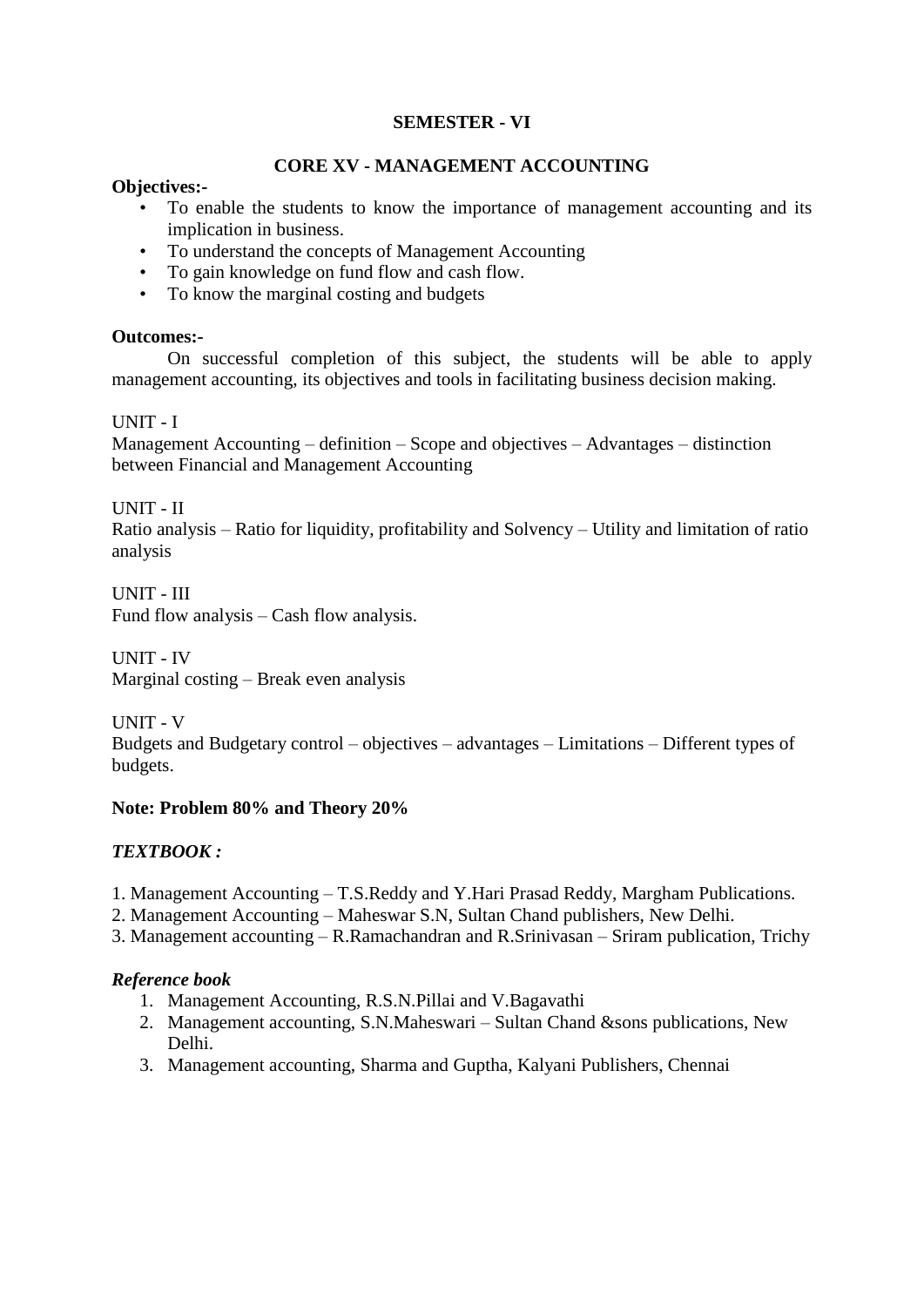## **CORE XVI - INCOME TAX LAW AND PRACTICE - II**

#### **Objectives:-**

- To enable the students to know the provisions of the Income tax laws.
- To measure the income from other sources and assessment of individuals
- To exercise the set off and carry forward and deductions from gross total income
- To know the powers and duties of Income tax authorities.

#### **Outcomes:-**

On successful completion of this subject, the students will be able to enlighten the knowledge of basic concepts of income tax authorities and computation tax liability of individual.

#### UNIT-I

Income from Other Sources – grossing up – deductions – Computation of other source income.

UNIT-II Set Off and Carry Forward of Losses - Clubbing of Income(theory only).

#### UNIT-III

Computation of Gross Total Income – Deduction u/s 80

#### UNIT – IV

Computation of Tax Liability- Assessment of Individuals

 $UNIT - V$ 

Procedure for Assessment – Filing of return – Types of Assessment - Income Tax Authorities: Duties and Powers – PAN.

#### **Note: Problem 80% and Theory 20%**

#### *Text Books Recommended:*

- 1) Dr.T.S. Reddy &Dr.Hariprasad Reddy, Income tax law and practice, Margam publications, Chennai
- 2) Hariharan Income tax law and practice.

## *Reference books:*

- 1. DinkarPagare, Direct Tax Sultan Chand publishers, New Delhi.
- 2. Gaur and Narang, " Income Tax Law and Practice" Kalyani Publishers, New Delhi
- 3. Dr. A. Murthy, Income Tax Law and Practice Vijay Nichole Publications, Chennai.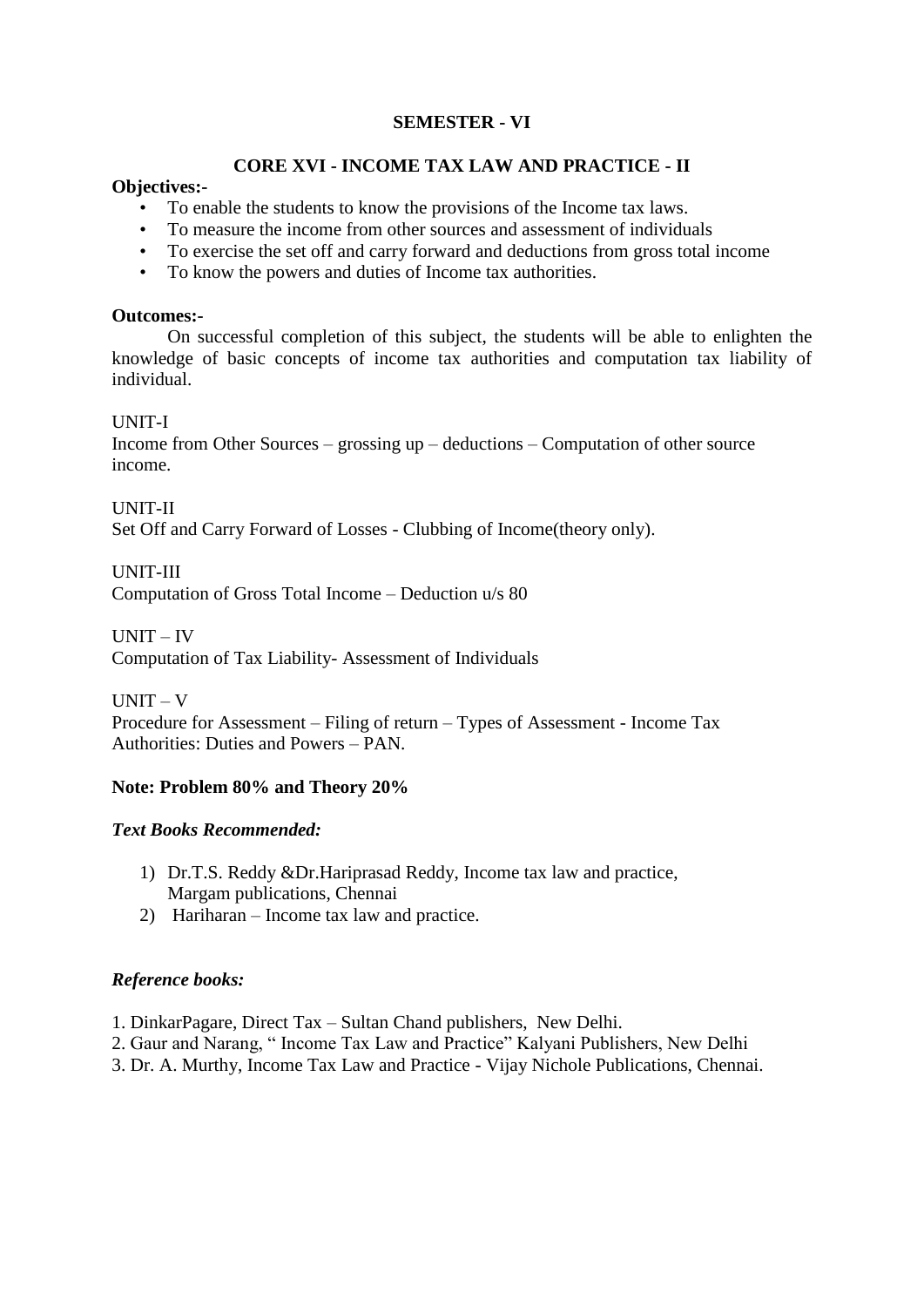## **ELECTIVE III - COMPUTER APPLICATION - PHOTOSHOP (THEORY)**

#### **Objectives:-**

- 1. Understand the technical basis of the digital image
- 2. Build confidence and skill in usage
- 3. Apply the principles in related applications
- 4. Expose to web development and computer skills
- 5. Create, modify, combine and/or optimize digital images on a computer

#### **Outcomes:-**

On successful completion of this subject, the students will be able to make image editing programmes in the market at present.

#### $UNIT - I$

Photoshop : Basic features – creating new document – exploring file formats – working with Tools Panel – working with Photoshop views.

#### UNIT – II

Colors and Channels :Color Theory – color modes – setting foreground and background colors – color adjustments.

#### UNIT – III

Images : Image resolution – changing resolution – change the on-screen size of an image – change the print size of an image – changing document size – modifying images – cropping an image – working with shape tools

#### UNIT – IV

Selection : Selection Tools – Marquee tools – Lasso tools – magic wand tools – Pen tool – modifying and selection – expansion and refining selection outline.

#### $UNIT - V$

Layers and Masks : Exploring layer panel – working with layers – Opacity and Blend modes – layer styles – working with masks – Text creation – Drawing and Painting.

#### **Text Books:**

- 1. Photoshop 7, Firewall Media, Lakshmi Publication Pvt. Ltd, Delhi, 2005.
- 2. Photoshop CS6, Kogent Learning Solutions Inc, Dreamtech Press, Delhi, 2013.
- 3. Photoshop CS8, Gregory Georges, Wiley Publishing Inc, Dreamtech India Pvt. Ltd, Delhi, 2004.

#### **Web resource:**

- 1. National Association of Photoshop Professionals (NAPP)
- 2. Lynda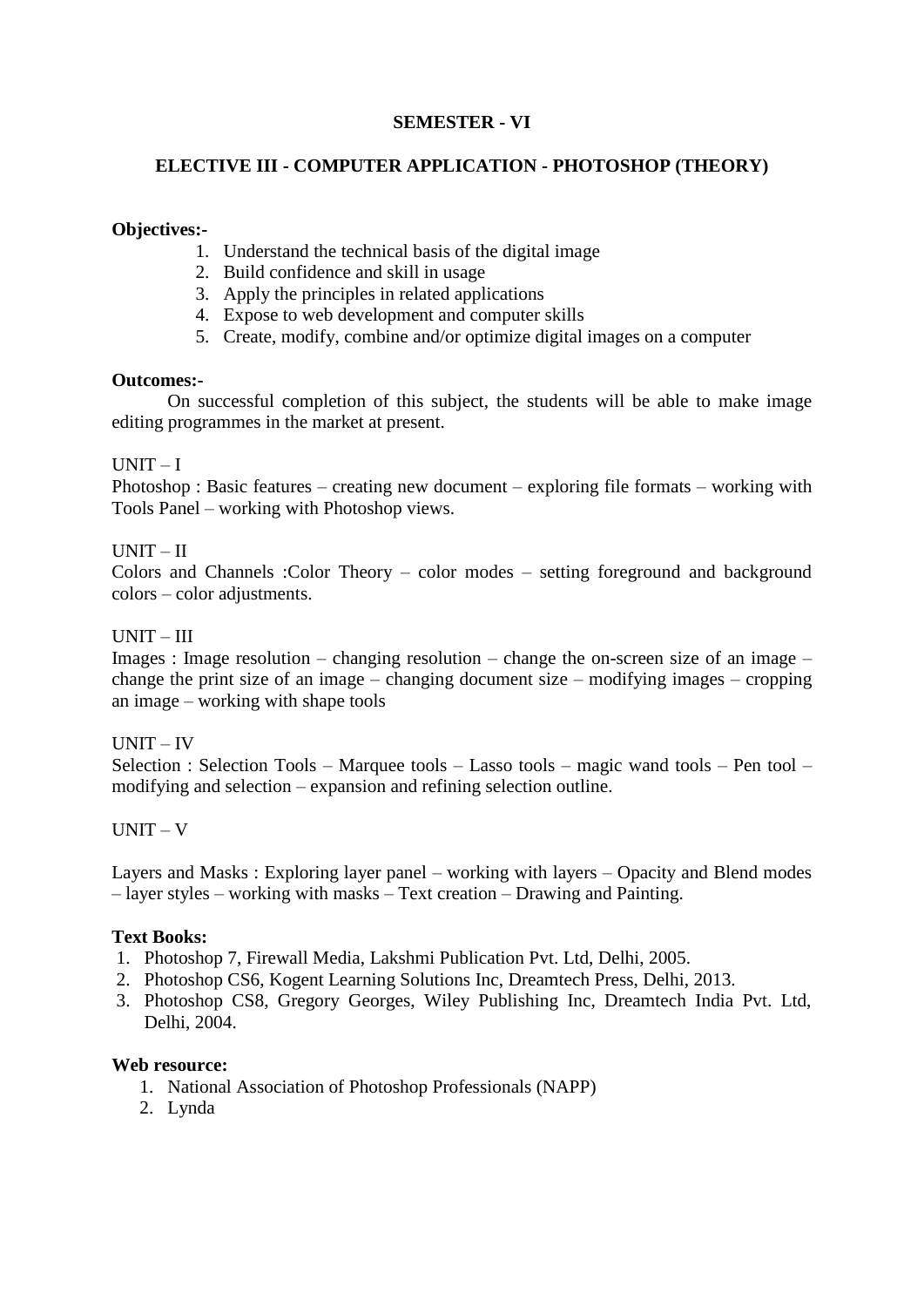## **SKILL BASED ELECTIVE COURSE**

## **SBEC - VI- COMPUTER APPLICATION –PHOTOSHOP (Practical)**

#### **Objectives:-**

- 1. Understand the technical basis of the digital image
- 2. Build confidence and skill in usage
- 3. Apply the principles in related applications
- 4. Expose to web development and computer skills
- 5. Create, modify, combine and/or optimize digital images on a computer

#### **Outcomes:-**

On successful completion of this subject, the students will be able to demonstrate a mastery of Photoshop application.

#### **Practical List**

- 1. Resize, rotate, crop.
- 2. Select, Crop and Delete image background using Lasso, magic wand and pen tool.
- 3. Editing photo (spot healing, patch and red eye tool)
- 4. Recreating photo (content aware, clone and pattern stamp tools)
- 5. Simple color correction (b/w to color)
- 6. Creating objects (rectangle, eclipse, etc.)
- 7. Working with layers
- 8. Use masking
- 9. Working with filters
- 10. Creating simple GIF image using timeline